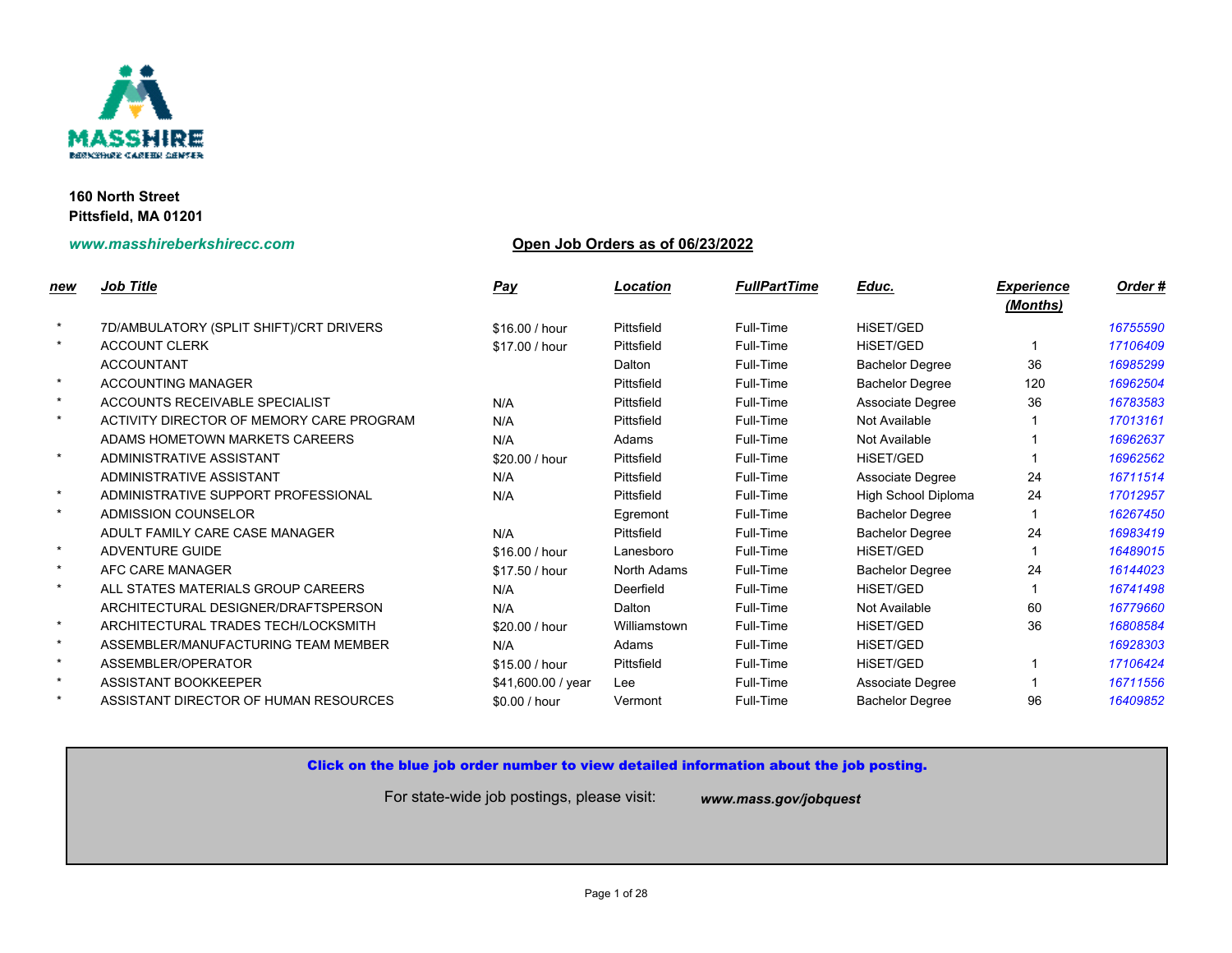

# **www.masshireberkshirecc.com Open Job Orders as of 06/23/2022**

| new     | <b>Job Title</b>                         | <u>Pay</u>         | Location                | <b>FullPartTime</b> | Educ.                  |
|---------|------------------------------------------|--------------------|-------------------------|---------------------|------------------------|
|         | ASSISTANT PUBLIC BENEFITS SPECIALIST     | N/A                | Pittsfield              | Full-Time           | <b>Bachelor Degree</b> |
|         | ASSISTANT TELLER SUPERVISOR              | N/A                | Great Barrington        | Full-Time           | HISET/GED              |
| $\star$ | ASSOCIATE DIRECTOR: ACADEMIC SUCCESS CTR | N/A                | Springfield             | Full-Time           | Master Degree          |
| $\star$ | ASSOCIATE PRINT TECHNICIANS              | \$17.00 / hour     | Pittsfield              | Full-Time           | Not Available          |
| $\star$ | AUDIO VISUAL TECHNICIAN (FULL TIME)      | \$17.00 / hour     | Stockbridge             | Full-Time           | Associate Degree       |
|         | <b>AUTISM SPECIALIST</b>                 | \$41,454.40 / year | Pittsfield              | Full-Time           | Not Available          |
| $\star$ | AUTO BODY TECHNICIAN                     | N/A                | Vermont                 | Full-Time           | Not Available          |
| $\star$ | AUTO BODY TECHNICIAN AND/OR PAINTER      | \$65,000.00 / year | Williamstown            | Full-Time           | Not Available          |
| $\star$ | AUTOMOBILE MECHANIC TECHNICIAN           | \$0.00/hour        | Pittsfield              | Full-Time           | Not Available          |
| $\star$ | AUTOMOTIVE ELECTRICIAN                   | N/A                | Pittsfield              | Full-Time           | <b>HISET/GED</b>       |
| $\star$ | AUTOMOTIVE INDUSTRIAL ELECTRICAL TECH    | N/A                | New York                | Full-Time           | <b>HISET/GED</b>       |
| $\star$ | <b>AUTOMOTIVE MECHANIC</b>               | N/A                | Pittsfield              | Full-Time           | High School Diple      |
| $\star$ | <b>AUTOMOTIVE PAINTER</b>                | N/A                | Pittsfield              | Full-Time           | HiSET/GED              |
| $\star$ | <b>BAKER</b>                             | N/A                | Egremont                | Full-Time           | Not Available          |
| $\star$ | <b>BAKER</b>                             | \$0.00 / hour      | Pittsfield              | Full-Time           | HISET/GED              |
| $\star$ | <b>BAKER MANAGER</b>                     | \$0.00 / year      | Stockbridge             | Full-Time           | Associate Degree       |
|         | <b>BARISTA</b>                           | \$14.25 / hour     | Pittsfield              | Full-Time           | Not Available          |
| $\star$ | <b>BEHAVIOR SPECIALIST</b>               |                    | <b>Great Barrington</b> | Full-Time           | <b>Bachelor Degree</b> |
| $\star$ | BEHAVIORAL HEALTH CLINICIAN              | \$65,000.00 / year | Pittsfield              | Full-Time           | Master Degree          |
|         | <b>BENCH CO-MANAGER</b>                  | N/A                | Pittsfield              | Full-Time           | <b>HISET/GED</b>       |
|         | <b>BENCH CO-MANAGER</b>                  | N/A                | <b>Great Barrington</b> | Full-Time           | <b>HISET/GED</b>       |
|         |                                          |                    |                         |                     |                        |

## Click on the blue job order number to view detailed information about the job posting.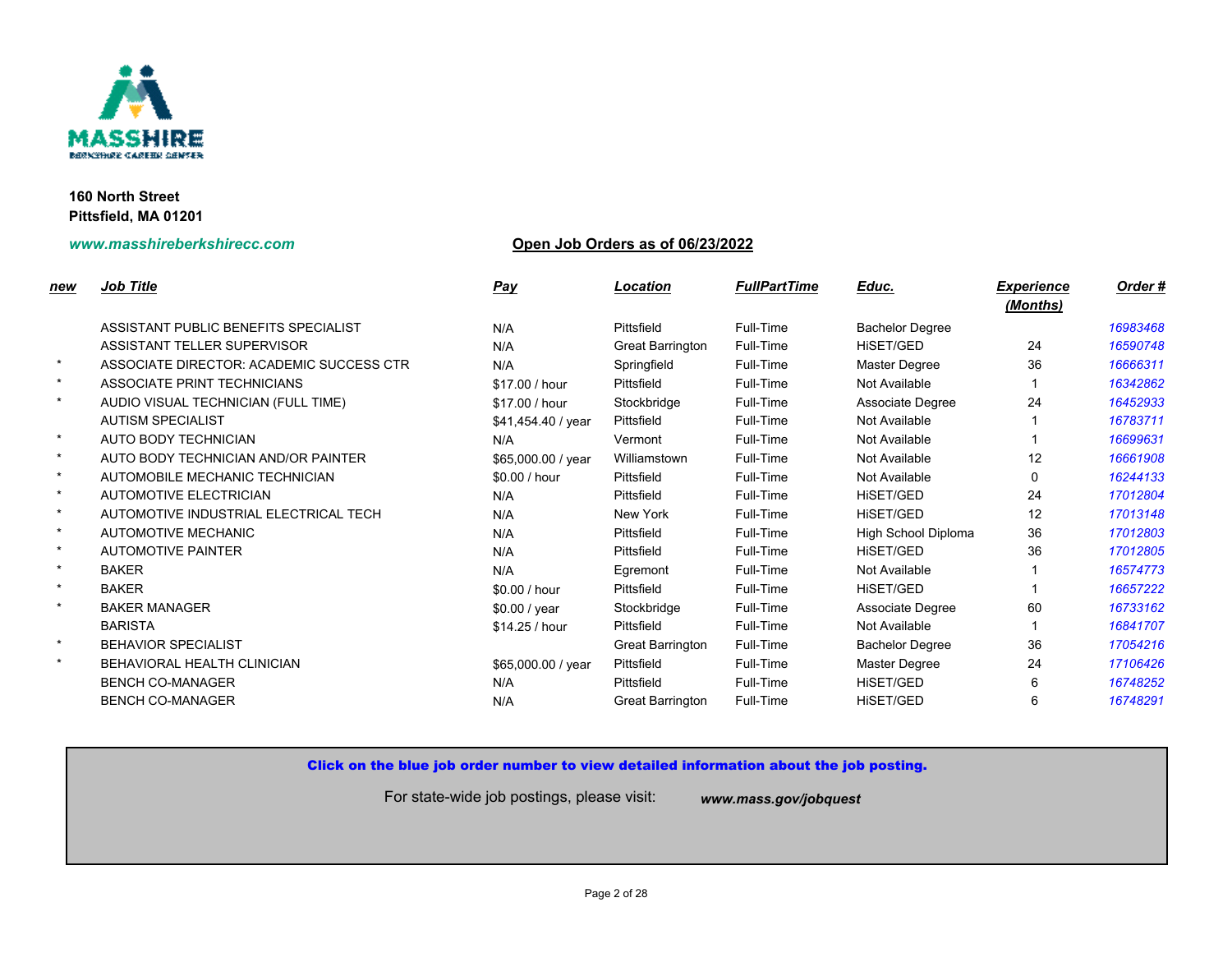

# **www.masshireberkshirecc.com Open Job Orders as of 06/23/2022**

| new     | <b>Job Title</b>                                 | <b>Pay</b>     | Location         | <b>FullPartTime</b> | Educ.                  |
|---------|--------------------------------------------------|----------------|------------------|---------------------|------------------------|
|         | BERKSHIRE COUNTY ARC CAREERS                     | N/A            | Pittsfield       | Full-Time           | Not Available          |
|         | BERKSHIRE STERILE MANUFACTURING CAREERS          |                | Lee              | Full-Time           | Associate Degree       |
|         | BIG Y OPENINGS (FT & PT)                         | N/A            | Pittsfield       | Full-Time           | Not Available          |
|         | <b>BILLING OFFICE ADMINISTRATOR</b>              | N/A            | Pittsfield       | Full-Time           | HISET/GED              |
| $\star$ | <b>BODY SHOP MANAGER</b>                         | N/A            | Pittsfield       | Full-Time           | <b>HISET/GED</b>       |
| $\star$ | <b>BOOKKEEPER &amp; ADMINISTRATIVE ASSISTANT</b> | \$20.00 / hour | Pittsfield       | Full-Time           | Associate Degree       |
|         | <b>BOX OFFICE MANAGER</b>                        |                | Great Barrington | Full-Time           | Not Available          |
|         | <b>BRAIN INJURY SERVICES ASST. SITE MGR</b>      | N/A            | Pittsfield       | Full-Time           | <b>Bachelor Degree</b> |
|         | BRAIN INJURY SERVICES SITE MANAGER               | N/A            | Pittsfield       | Full-Time           | Not Available          |
|         | <b>BUS MONITOR/TEACHER ASSISTANT</b>             |                | North Adams      | Full-Time           | <b>HISET/GED</b>       |
|         | <b>BUSINESS SERVICES REP/NAVIGATOR SPC.</b>      | N/A            | Pittsfield       | Full-Time           | <b>HISET/GED</b>       |
|         | CAFETERIA HELPER (FT, PT & SUBS)                 |                | Pittsfield       | Full-Time           | <b>HISET/GED</b>       |
|         | CAMP COUNSELOR                                   | \$15.00 / hour | North Adams      | Full-Time           | Not Available          |
| $\star$ | <b>CAMPUS SAFETY OFFICER</b>                     | N/A            | Vermont          | Full-Time           | HiSET/GED              |
| $\star$ | CANYON RANCH - FOOD & BEVERAGE POSITIONS         | N/A            | Lenox            | Full-Time           | Not Available          |
| $\star$ | CANYON RANCH - HEALTH & PERFORMANCE              | N/A            | Lenox            | Full-Time           | Not Available          |
| $\star$ | CANYON RANCH - HOTEL POSITIONS                   | N/A            | Lenox            | Full-Time           | Not Available          |
| $\star$ | CANYON RANCH - SPA POSITIONS                     | N/A            | Lenox            | Full-Time           | Not Available          |
|         | <b>CAREER COUNSELOR</b>                          | N/A            | Pittsfield       | Full-Time           | <b>HISET/GED</b>       |
|         | <b>CAREGIVER</b>                                 | N/A            | Lee              | Full-Time           | Not Available          |
| $\star$ | <b>CAREGIVER</b>                                 | \$16.00 / hour | Pittsfield       | Full-Time           | Not Available          |
|         |                                                  |                |                  |                     |                        |

# Click on the blue job order number to view detailed information about the job posting.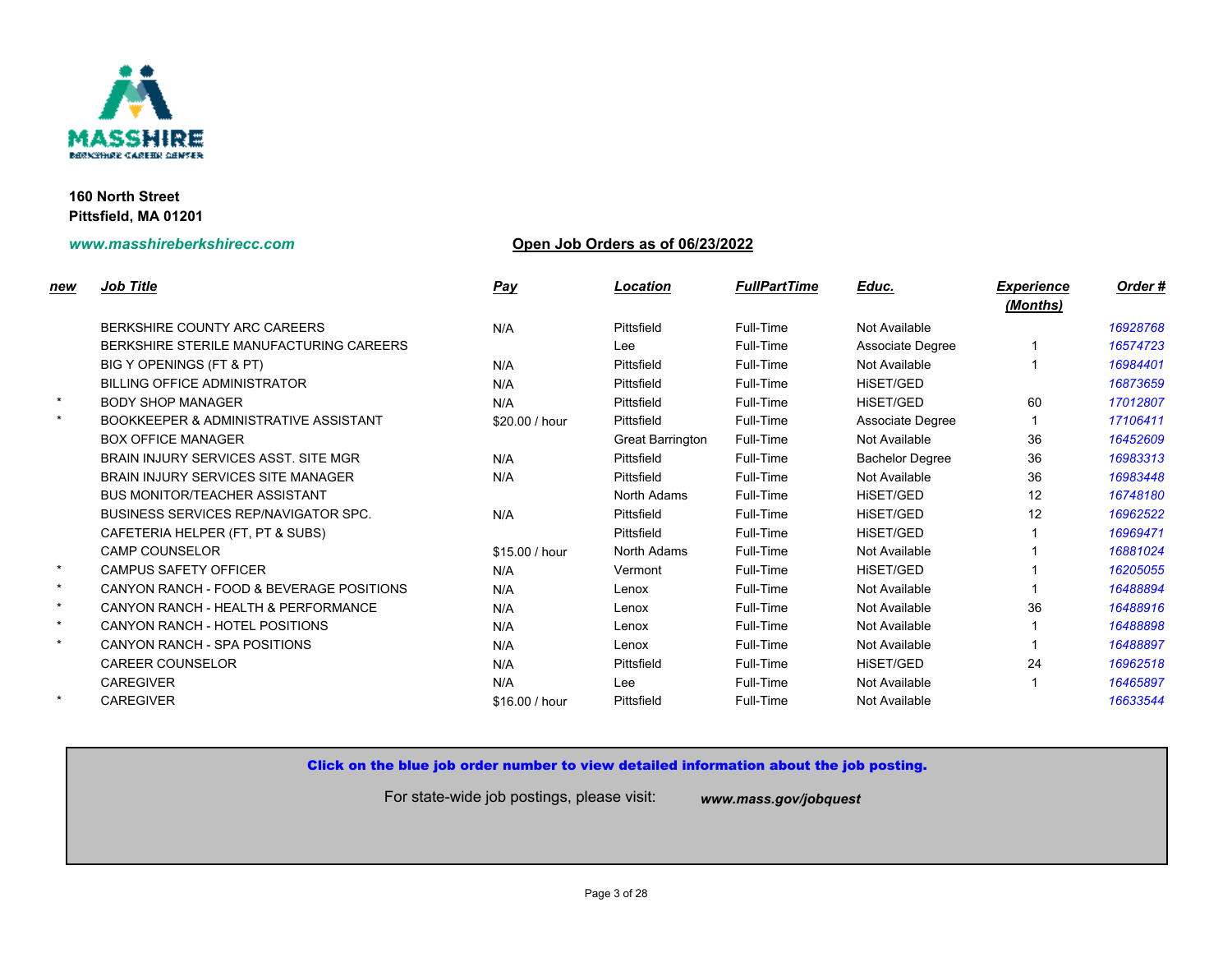

## **www.masshireberkshirecc.com Open Job Orders as of 06/23/2022**

| <u>new</u> | <b>Job Title</b>                             | <b>Pay</b>         | Location                | <b>FullPartTime</b> | Educ.                    |
|------------|----------------------------------------------|--------------------|-------------------------|---------------------|--------------------------|
| $\star$    | <b>CAREGIVER COORDINATOR</b>                 |                    | Pittsfield              | Full-Time           | <b>Bachelor Degree</b>   |
|            | <b>CARPENTER</b>                             | \$15.00 / hour     | Pittsfield              | Full-Time           | Not Available            |
|            | <b>CARPENTER</b>                             |                    | Sheffield               | Full-Time           | Not Available            |
| $\star$    | <b>CARPENTER</b>                             | N/A                | Pittsfield              | Full-Time           | Not Available            |
|            | <b>CARPENTER &amp; CARPENTER'S HELPER</b>    | N/A                | Sandisfield             | Full-Time           | Not Available            |
|            | <b>CARPENTER &amp; CARPENTER'S ASSISTANT</b> | \$17.00 / hour     | Dalton                  | Full-Time           | Not Available            |
|            | CARPENTER (EXPERIENCED OR APPRENTICE)        | N/A                | West Stockbridge        | Full-Time           | Not Available            |
| $\star$    | CARPENTERS (ALL LEVELS)                      | N/A                | New Marlborough         | Full-Time           | Not Available            |
| $\star$    | <b>CASE MANAGER</b>                          |                    | Adams                   | Full-Time           | Not Available            |
| $\star$    | <b>CASHIER - ALL SHIFTS</b>                  | N/A                | Pittsfield              | Full-Time           | Not Available            |
| $\star$    | <b>CDL DELIVERY ROUTE DRIVER</b>             | \$40,000.00 / year | Pittsfield              | Full-Time           | HISET/GED                |
|            | <b>CDL DRIVER - CLASS A</b>                  | N/A                | Pittsfield              | Full-Time           | Not Available            |
|            | CERTIFIED INFANT TEACHERS                    | \$16.00 / hour     | Pittsfield              | Full-Time           | <b>Bachelor Degree</b>   |
|            | CERTIFIED NURSING ASSISTANT - MULTIPLE       | N/A                | Pittsfield              | Full-Time           | HISET/GED                |
| $\star$    | CERTIFIED NURSING ASSISTANT-MULTIPLE         | N/A                | Lenox                   | Full-Time           | HISET/GED                |
| $\star$    | CERTIFIED NURSING ASSISTANT-MULTIPLE         | N/A                | Egremont                | Full-Time           | HISET/GED                |
| $\star$    | CERTIFIED NURSING ASSISTANT-MULTIPLE         | \$15.00 / hour     | Pittsfield              | Full-Time           | HiSET/GED                |
| $\star$    | CHEF FOOD SERVICES MANAGER                   | N/A                | Pittsfield              | Full-Time           | <b>High School Diple</b> |
|            | CHIEF ADMINISTRATIVE OFFICER                 | \$70,149.00 / year | Clarksburg              | Full-Time           | <b>Master Degree</b>     |
| $\star$    | CHIPOTLE - NEW RESTAURANT OPENING            | \$15.50 / hour     | Pittsfield              | Full-Time           | Not Available            |
|            | <b>CHP CAREERS</b>                           | N/A                | <b>Great Barrington</b> | Full-Time           | Not Available            |
|            |                                              |                    |                         |                     |                          |

Click on the blue job order number to view detailed information about the job posting.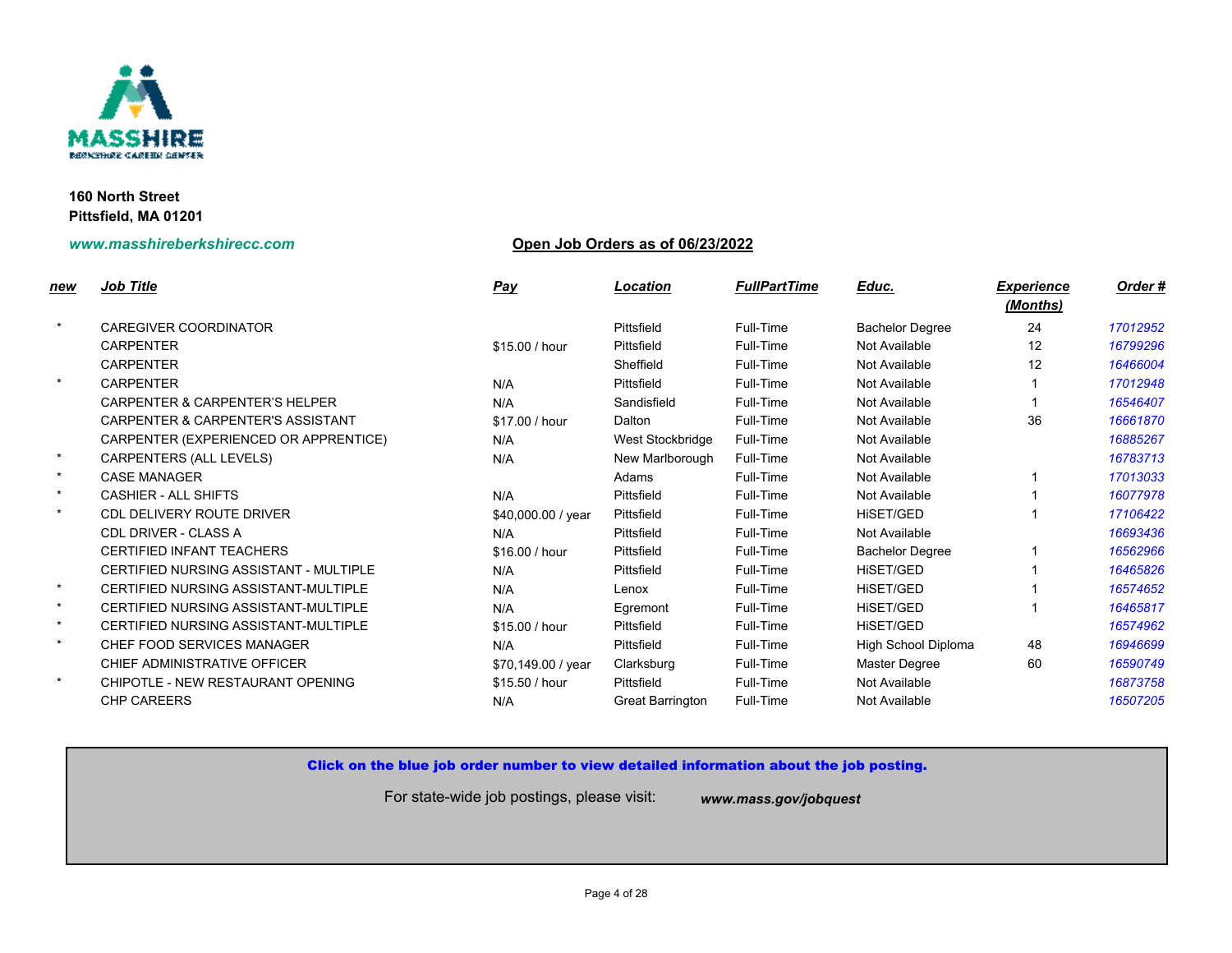

# **www.masshireberkshirecc.com Open Job Orders as of 06/23/2022**

| new     | <b>Job Title</b>                        | <u>Pay</u>     | Location                | <b>FullPartTime</b> | Educ.                    |
|---------|-----------------------------------------|----------------|-------------------------|---------------------|--------------------------|
|         | <b>CITY CLERK</b>                       | N/A            | North Adams             | Full-Time           | <b>High School Diple</b> |
|         | CITY OF PITTSFIELD CAREERS              |                | Pittsfield              | Full-Time           | Not Available            |
|         | CIVIL ENGINEER/PROJECT MANAGER          | N/A            | Dalton                  | Full-Time           | <b>Bachelor Degree</b>   |
|         | <b>CLASS B MIXER DRIVER</b>             | \$0.00 / hour  | Pittsfield              | Full-Time           | HISET/GED                |
|         | CLEANING TECHNICIAN (RESIDENTIAL)       | N/A            | Pittsfield              | Full-Time           | Not Available            |
| $\star$ | <b>CLINICAL CASE MANAGER</b>            |                | <b>Great Barrington</b> | Full-Time           | Master Degree            |
|         | <b>CLINICAL SUPERVISOR</b>              | N/A            | Pittsfield              | Full-Time           | Associate Degree         |
| $\star$ | <b>CLINICAL SUPPORT REP.</b>            | N/A            | Pittsfield              | Full-Time           | HISET/GED                |
| $\star$ | CNA - FT/PT (\$10,000 SIGN ON BONUS)    |                | Dalton                  | Full-Time           | Not Available            |
| $\star$ | CNA (ALL SHIFTS)                        |                | Pittsfield              | Full-Time           | Not Available            |
| $\star$ | CNA (ALL SHIFTS)                        |                | Pittsfield              | Full-Time           | <b>High School Diple</b> |
|         | CNA (FT & PT - 1ST SHIFT)               |                | Pittsfield              | Full-Time           | HiSET/GED                |
|         | CNA (FT & PT - 2ND & 3RD)               |                | Pittsfield              | Full-Time           | HISET/GED                |
|         | CNA (FT/PT MULTIPLE SHIFTS)             | N/A            | Lenox                   | Full-Time           | Not Available            |
| $\star$ | CNA PROGRAM ADMINISTRATOR               | N/A            | Pittsfield              | Full-Time           | Not Available            |
|         | CNC MACHINE OPERATOR (2ND & 3RD SHIFT)  | \$18.00 / hour | Pittsfield              | Full-Time           | HiSET/GED                |
|         | CNC MACHINE OPERATOR (ENTRY LEVEL)      | \$17.00 / hour | Pittsfield              | Full-Time           | HiSET/GED                |
|         | <b>COMMERCIAL ACCOUNT MANAGER</b>       | N/A            | Pittsfield              | Full-Time           | <b>HISET/GED</b>         |
| $\star$ | <b>COMMUNITY HEALTH WORKER</b>          | N/A            | Pittsfield              | Full-Time           | Associate Degree         |
| $\star$ | <b>COMMUNITY LIVING SPECIALIST 2</b>    |                | Pittsfield              | Full-Time           | <b>HISET/GED</b>         |
| $\star$ | COMMUNITY LIVING SUPPORT PROFESSIONAL 2 | \$15.50 / hour | Pittsfield              | Full-Time           | <b>HISET/GED</b>         |
|         |                                         |                |                         |                     |                          |

## Click on the blue job order number to view detailed information about the job posting.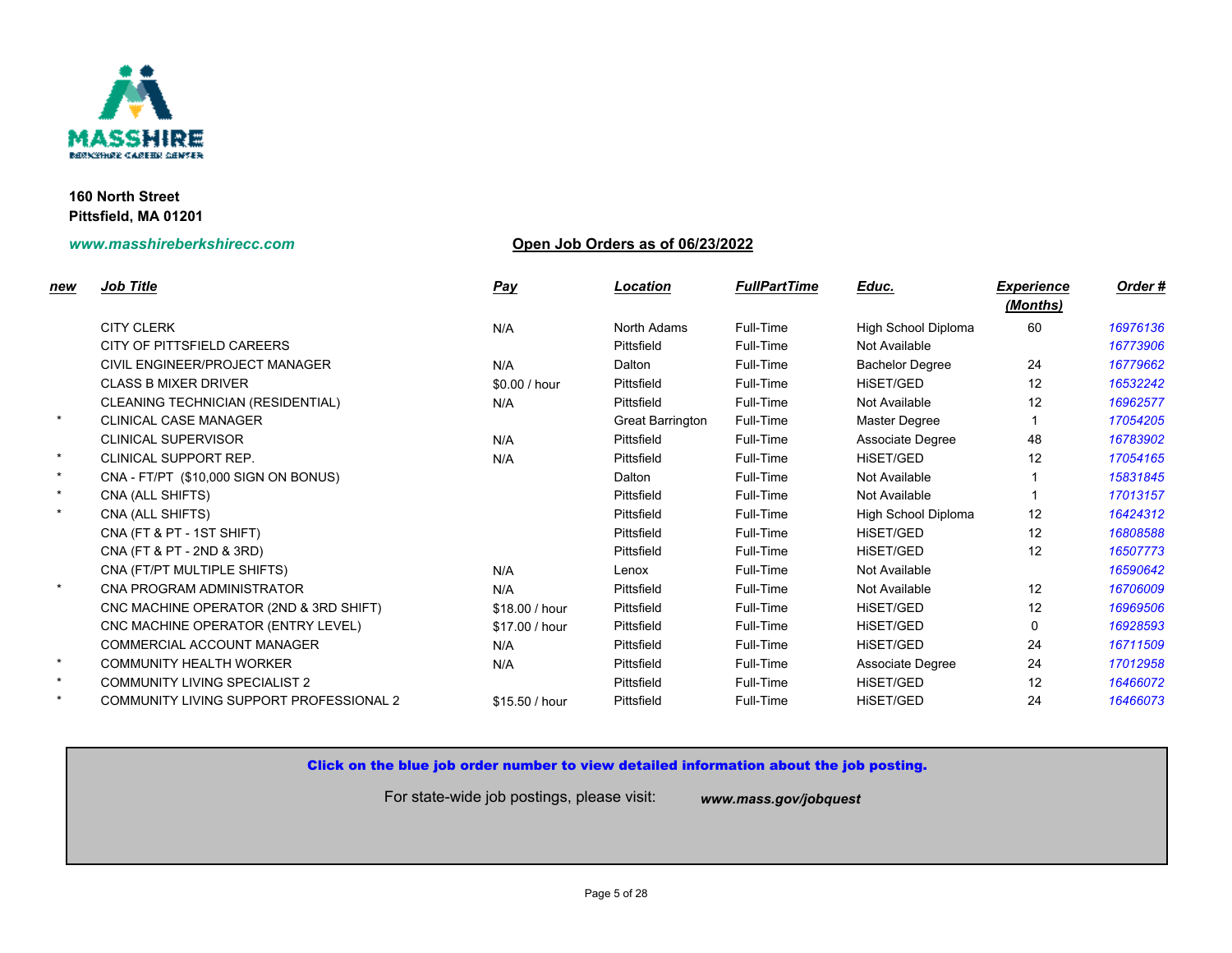

## **www.masshireberkshirecc.com Open Job Orders as of 06/23/2022**

| new     | <b>Job Title</b>                           | <b>Pay</b>     | Location      | <b>FullPartTime</b> | Educ.                  |
|---------|--------------------------------------------|----------------|---------------|---------------------|------------------------|
| $\star$ | COMMUNITY LIVING SUPPORT PROFESSIONALS     |                | Pittsfield    | Full-Time           | HiSET/GED              |
| $\star$ | COMMUNITY LIVING SUPPORT STAFF             | N/A            | North Adams   | Full-Time           | HiSET/GED              |
|         | COMPENSATION AND BENEFITS DATA ANALYST     | \$0.00 / hour  | Williamstown  | Full-Time           | <b>Bachelor Degree</b> |
|         | <b>COOK</b>                                | \$14.25 / hour | Pittsfield    | Full-Time           | Not Available          |
| $\star$ | <b>COOK</b>                                | \$0.00 / hour  | Pittsfield    | Full-Time           | HISET/GED              |
| $\star$ | <b>COOK</b>                                | N/A            | Pittsfield    | Full-Time           | Not Available          |
| $\star$ | <b>COOK</b>                                | \$20.70 / hour | Vermont       | Full-Time           | <b>HISET/GED</b>       |
| $\star$ | <b>COOK</b>                                | N/A            | Pittsfield    | Full-Time           | Not Available          |
|         | <b>COOK</b>                                | \$16.00 / hour | <b>Becket</b> | Full-Time           | Not Available          |
| $\star$ | COOK (MULTIPLE OPENINGS)                   | \$18.00 / hour | Williamstown  | Full-Time           | Not Available          |
| $\star$ | COUNCIL ON AGING LIAISON                   | N/A            | Pittsfield    | Full-Time           | <b>Bachelor Degree</b> |
| $\star$ | <b>CREAMERY &amp; PRODUCTION ASSISTANT</b> | \$14.25 / hour | Williamstown  | Full-Time           | Not Available          |
|         | <b>CREW CHIEF</b>                          | N/A            | Pittsfield    | Full-Time           | Not Available          |
| $\star$ | CTE TEACHER - AUTO TECHNOLOGY              | N/A            | Pittsfield    | Full-Time           | Not Available          |
| $\star$ | <b>CUSTOMER SERVICE ASSOCIATE</b>          | N/A            | Pittsfield    | Full-Time           | <b>HISET/GED</b>       |
|         | <b>CUSTOMER SERVICE COORDINATOR</b>        | N/A            | Pittsfield    | Full-Time           | HISET/GED              |
|         | <b>CUSTOMER SERVICE LEAD</b>               | N/A            | North Adams   | Full-Time           | Not Available          |
| $\star$ | <b>CUSTOMER SERVICE MANAGER</b>            | N/A            | Pittsfield    | Full-Time           | <b>Bachelor Degree</b> |
| $\star$ | <b>CUSTOMER SERVICE REPRESENTATIVE</b>     | \$16.00 / hour | Pittsfield    | Full-Time           | HISET/GED              |
| $\star$ | DAIRY FARM HAND                            | N/A            | Lee           | Full-Time           | Not Available          |
| $\star$ | <b>DAIRY PLANT ASSISTANT</b>               | N/A            | Lee           | Full-Time           | Not Available          |
|         |                                            |                |               |                     |                        |

## Click on the blue job order number to view detailed information about the job posting.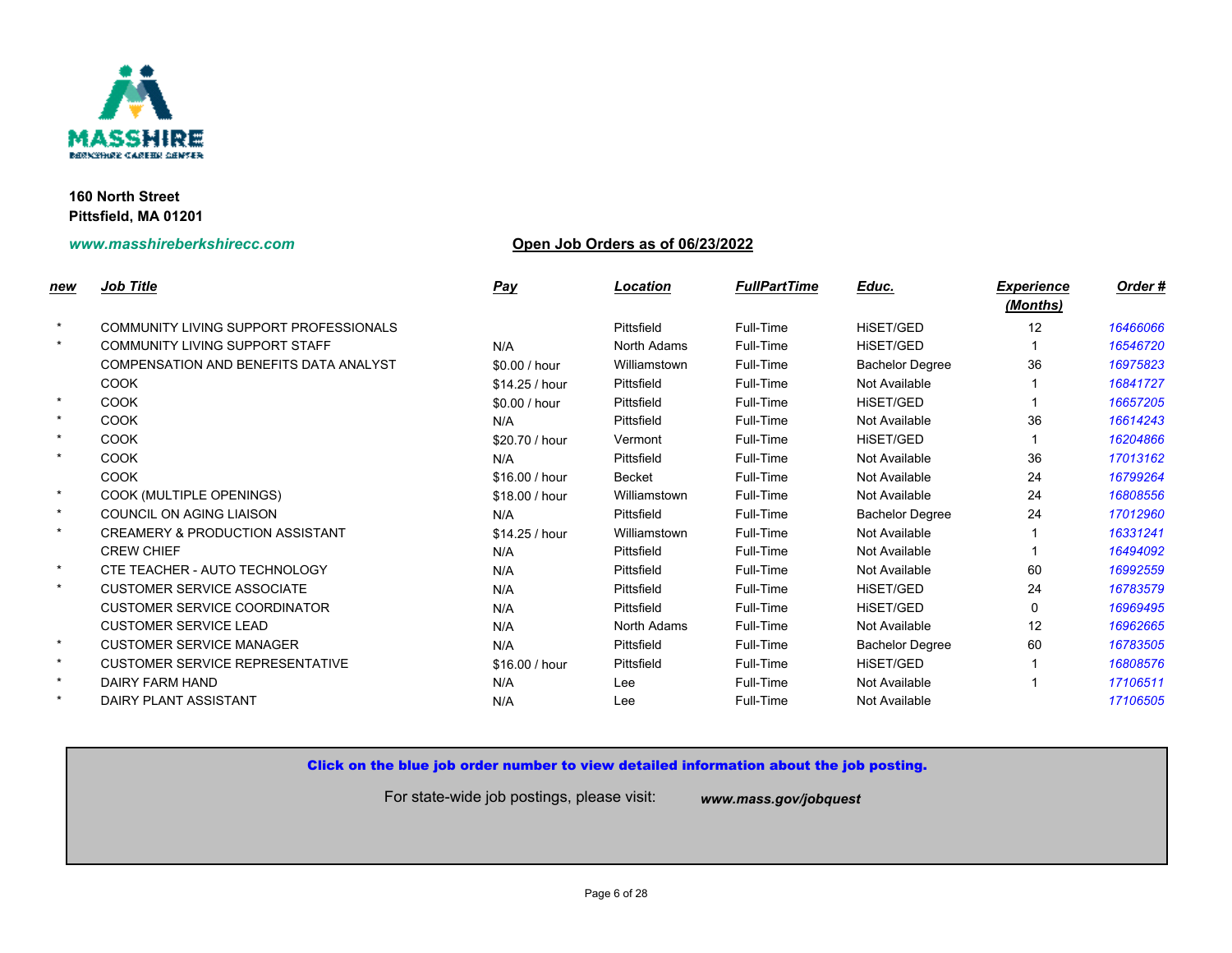

## **www.masshireberkshirecc.com Open Job Orders as of 06/23/2022**

| new     | <b>Job Title</b>                          | <b>Pay</b>     | Location                | <b>FullPartTime</b> | Educ.                  |
|---------|-------------------------------------------|----------------|-------------------------|---------------------|------------------------|
|         |                                           |                |                         |                     |                        |
| $\star$ | DAIRY PRODUCTION MANAGER                  | N/A            | Lee                     | Full-Time           | Not Available          |
| $\star$ | DATA AND ADMINISTRATIVE SPECIALIST        | \$16.00 / hour | Pittsfield              | Full-Time           | Not Available          |
|         | DAY PROGRAM CASE MANAGER                  | N/A            | Pittsfield              | Full-Time           | <b>Bachelor Degree</b> |
|         | DAY PROGRAM DIRECT CARE                   | \$17.00 / hour | Pittsfield              | Full-Time           | HISET/GED              |
|         | <b>DELIVERY TRUCK DRIVER</b>              | N/A            | Adams                   | Full-Time           | Not Available          |
| $\star$ | <b>DELIVERY TRUCK DRIVER</b>              | N/A            | Lee                     | Full-Time           | Not Available          |
|         | <b>DENTAL HYGIENISTS</b>                  | N/A            | Pittsfield              | Full-Time           | Not Available          |
| $\star$ | DEPARTMENT CHAIR, MEDICAL STUDIES         | N/A            | Pittsfield              | Full-Time           | <b>Bachelor Degree</b> |
| $\star$ | <b>DESIGN ENGINEER</b>                    | N/A            | Pittsfield              | Full-Time           | <b>Bachelor Degree</b> |
|         | DEVELOPMENTAL DISABILITIES ASST. SITE MGR | N/A            | Pittsfield              | Full-Time           | <b>Bachelor Degree</b> |
|         | DEVELOPMENTAL DISABILITIES SITE MGR       | N/A            | Pittsfield              | Full-Time           | <b>Bachelor Degree</b> |
|         | DEVELOPMENTAL SERVICE WORKER - ALL SHIFTS | N/A            | Pittsfield              | Full-Time           | Not Available          |
| $\star$ | DEVELOPMENTAL SPECIALIST                  | N/A            | Clarksburg              | Full-Time           | HISET/GED              |
| $\star$ | DEVELOPMENTAL SPECIALIST (CASE MANAGER)   | \$0.00 / hour  | <b>Great Barrington</b> | Full-Time           | HiSET/GED              |
|         | <b>DIETARY AIDE</b>                       | N/A            | North Adams             | Full-Time           | HiSET/GED              |
| $\star$ | DIGITAL MARKETPLACE ANALYST               | N/A            | Pittsfield              | Full-Time           | <b>Bachelor Degree</b> |
| $\star$ | DINING & FOOD SERVICES ROLES              | \$0.00 / year  | Stockbridge             | Full-Time           | Not Available          |
|         | <b>DIRECT CARE FLOATER</b>                | \$19.00 / hour | Pittsfield              | Full-Time           | <b>HISET/GED</b>       |
|         | <b>DIRECT CARE POSITIONS</b>              | \$17.00 / hour | Pittsfield              | Full-Time           | HiSET/GED              |
|         | DIRECT CARE STAFF (\$1000 HIRE BONUS)     |                | Egremont                | Full-Time           | Not Available          |
|         | DIRECT CARE STAFF (WEEKENDS)              |                | Egremont                | Full-Time           | Not Available          |
|         |                                           |                |                         |                     |                        |

## Click on the blue job order number to view detailed information about the job posting.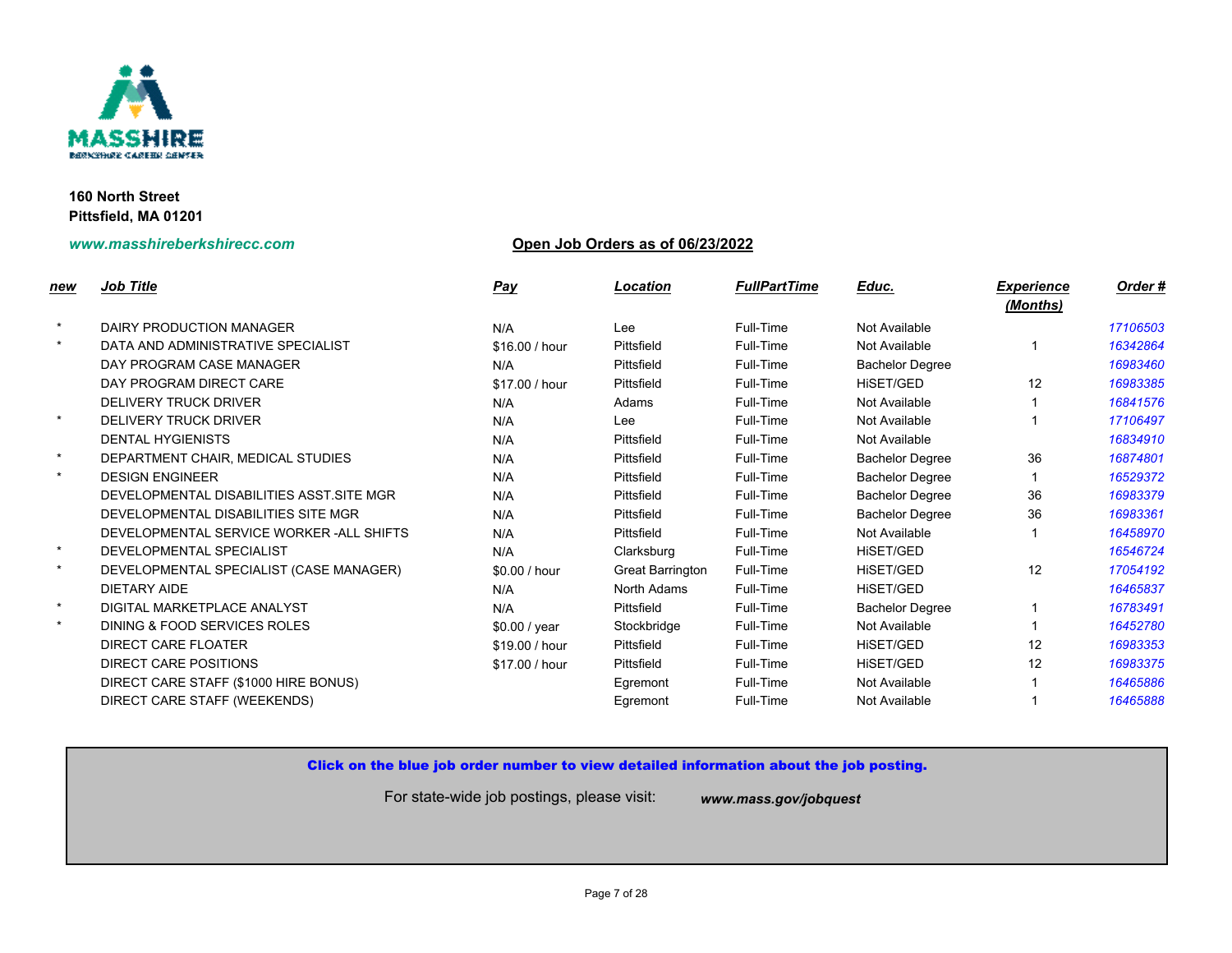

# **www.masshireberkshirecc.com Open Job Orders as of 06/23/2022**

| new     | <b>Job Title</b>                              | <b>Pay</b>         | Location     | <b>FullPartTime</b> | Educ.                    |
|---------|-----------------------------------------------|--------------------|--------------|---------------------|--------------------------|
|         | <b>DIRECT CARE WORKER</b>                     | N/A                | Pittsfield   | Full-Time           | Not Available            |
|         | DIRECT SUPPORT PROFESSIONAL                   | N/A                | Pittsfield   | Full-Time           | <b>HISET/GED</b>         |
| $\star$ | DIRECTOR (HUMAN SERVICES)                     | \$50,000.00 / year | Pittsfield   | Full-Time           | <b>Bachelor Degree</b>   |
|         | DIRECTOR OF FAMILY SUPPORT AND ADVOCACY       | N/A                | Pittsfield   | Full-Time           | <b>Bachelor Degree</b>   |
| $\star$ | DIRECTOR OF GROWTH & ACQUISITION              | N/A                | Pittsfield   | Full-Time           | <b>Bachelor Degree</b>   |
| $\star$ | <b>DIRECTOR OF NURSES</b>                     | N/A                | Pittsfield   | Full-Time           | Not Available            |
| $\star$ | DIRECTOR OF QUANTITATIVE SKILLS PROGRAMS      | \$0.00 / hour      | Williamstown | Full-Time           | <b>Bachelor Degree</b>   |
| $\star$ | DIRECTOR/LEAD ORGANIZER                       | N/A                | Pittsfield   | Full-Time           | <b>Bachelor Degree</b>   |
| $\star$ | DISASTER RESTORATION TECHNICIAN               | \$18.00 / hour     | Pittsfield   | Full-Time           | Not Available            |
|         | <b>DISHWASHERS</b>                            | N/A                | Pittsfield   | Full-Time           | Not Available            |
| $\star$ | <b>DRIVER</b>                                 | \$16.50 / hour     | Pittsfield   | Full-Time           | Not Available            |
| $\star$ | DRIVER (NON-EMERGENCY TRANSPORTATION)         | N/A                | Pittsfield   | Full-Time           | Not Available            |
| $\star$ | DRIVER / WAREHOUSE ASSOCIATE                  | \$18.00 / hour     | Egremont     | Full-Time           | <b>HISET/GED</b>         |
|         | <b>DRYWALL LABORER</b>                        | \$15.00 / hour     | Dalton       | Full-Time           | Not Available            |
|         | <b>EARLY EDUCATION MANAGER</b>                |                    | Pittsfield   | Full-Time           | <b>Bachelor Degree</b>   |
|         | ELECTRICAL INSTRUMENTATION CONTROL TECH       | N/A                | Pittsfield   | Full-Time           | Not Available            |
|         | <b>ELEMENTARY PRINCIPAL</b>                   | N/A                | Pittsfield   | Full-Time           | Master Degree            |
| $\star$ | <b>EMPLOYMENT &amp; TRAINING SPECIALIST 2</b> | \$17.25 / hour     | Pittsfield   | Full-Time           | <b>HISET/GED</b>         |
|         | <b>EMPLOYMENT COUNSELOR</b>                   | \$49,925.72 / year | Pittsfield   | Full-Time           | <b>Bachelor Degree</b>   |
|         | EMPLOYMENT SPECIALIST (SIGN-ON BONUS)         | N/A                | Pittsfield   | Full-Time           | <b>Bachelor Degree</b>   |
|         | <b>EMPLOYMENT TRAINER (SIGN-ON BONUS)</b>     | \$17.00 / hour     | Pittsfield   | Full-Time           | <b>High School Diple</b> |
|         |                                               |                    |              |                     |                          |

Click on the blue job order number to view detailed information about the job posting.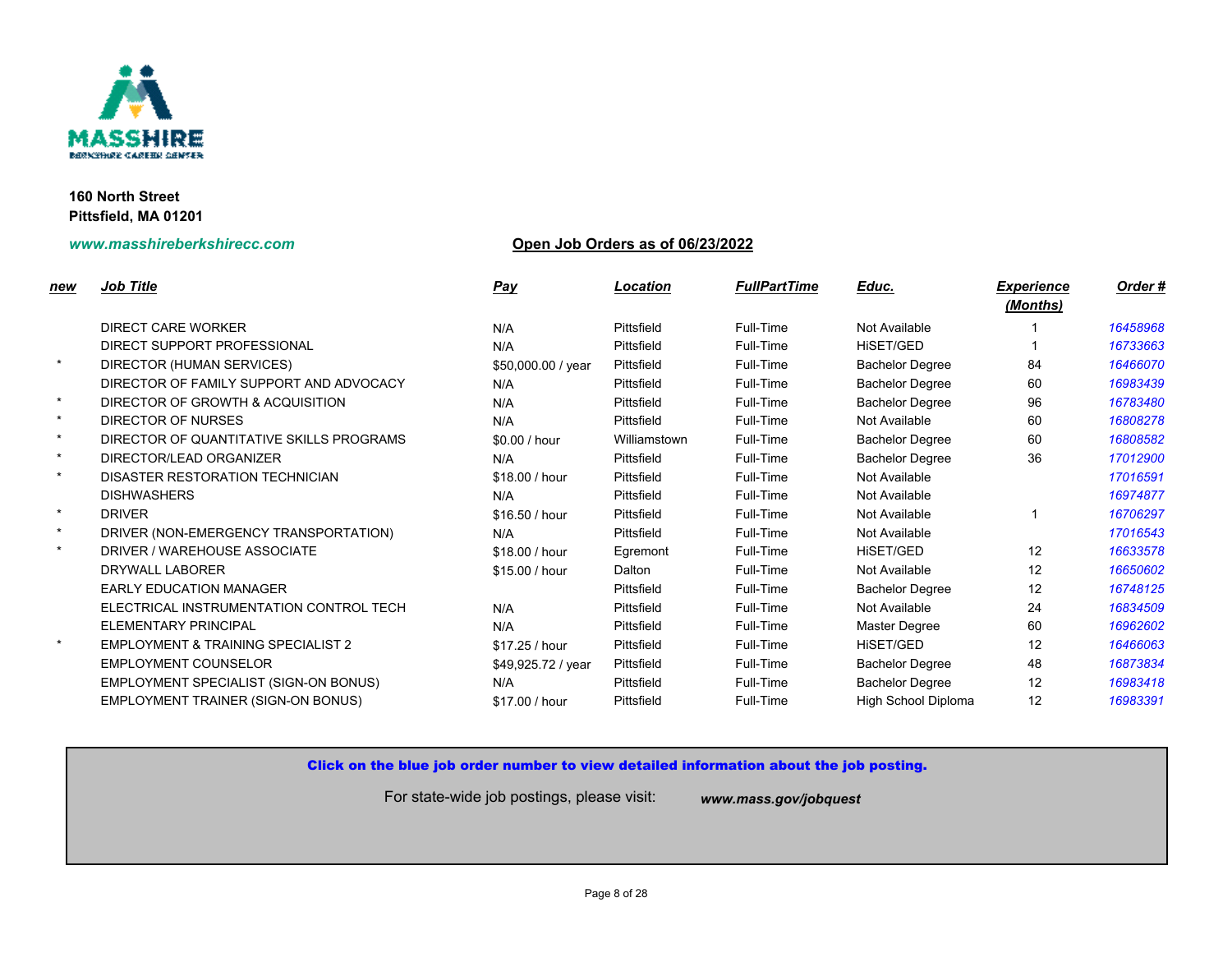

# **www.masshireberkshirecc.com Open Job Orders as of 06/23/2022**

| new     | <b>Job Title</b>                                | <b>Pay</b>         | Location         | <b>FullPartTime</b> | Educ.                  |
|---------|-------------------------------------------------|--------------------|------------------|---------------------|------------------------|
|         | ENERGY AND ENVIRONMENTAL PLANNER                | N/A                | Pittsfield       | Full-Time           | <b>Bachelor Degree</b> |
| $\star$ | <b>ENERGY EFFICIENCY SPECIALIST/SALES</b>       | N/A                | Raynham          | Full-Time           | Not Available          |
|         | ENGINEERING DRAFTSPERSON OR DESIGNER            | N/A                | Dalton           | Full-Time           | Not Available          |
| $\star$ | ENGINEERING TECHNICIAN/ASSOCIATE ENGINEE        | N/A                | Pittsfield       | Full-Time           | Not Available          |
| $\star$ | ENVIRONMENTAL SERVICES TECH (1ST & 2ND)         | \$21.00 / hour     | Pittsfield       | Full-Time           | Not Available          |
| $\star$ | <b>EQUIPMENT OPERATOR</b>                       | \$34.96 / hour     | Windsor          | Full-Time           | Not Available          |
| $\star$ | EQUIPMENT OPERATOR/LABORER                      | N/A                | North Adams      | Full-Time           | Not Available          |
|         | EXPERIENCED MECHANICAL ENGINEER                 | N/A                | Dalton           | Full-Time           | Not Available          |
| $\star$ | <b>EXTRUSION TECHNICIAN</b>                     |                    | Sheffield        | Full-Time           | High School Diple      |
|         | <b>FACILITIES MANAGEMENT SUPPORT ASSOCIATE</b>  | \$50,000.00 / year | Pittsfield       | Full-Time           | Associate Degree       |
| $\star$ | <b>FENCE INSTALLER/LABORER</b>                  |                    | Northampton      | Full-Time           | Not Available          |
| $\star$ | <b>FLEX RESIDENTIAL COUNSELOR</b>               | N/A                | Pittsfield       | Full-Time           | <b>HISET/GED</b>       |
| $\star$ | FLOWER/SHRUB MAINT, PLANTING & DESIGN           | N/A                | Stockbridge      | Full-Time           | Not Available          |
| $\star$ | FOOD SERVICE ASSOCIATE - ALL SHIFTS             | N/A                | Pittsfield       | Full-Time           | Not Available          |
| $\star$ | <b>FOOD SERVICES DIRECTOR</b>                   | N/A                | Pittsfield       | Full-Time           | <b>HISET/GED</b>       |
| $\star$ | <b>FOOD SERVICES MANAGER</b>                    | \$15.00 / hour     | Monterey         | Full-Time           | Not Available          |
|         | <b>FRONT DESK AGENT</b>                         | \$15.00 / hour     | Hancock          | Full-Time           | Not Available          |
| $\star$ | FRONT DESK SPECIALIST - FT SEASONAL             | \$0.00 / hour      | Lee              | Full-Time           | <b>HISET/GED</b>       |
| $\star$ | <b>FULFILLMENT CLERK-TEMP</b>                   |                    | Great Barrington | Full-Time           | HiSET/GED              |
| $\star$ | FULL-TIME VAN DRIVER - COUNCIL ON AGING         | \$15.45 / hour     | North Adams      | Full-Time           | Not Available          |
|         | <b>GENERAL DYNAMICS MISSION SYSTEMS CAREERS</b> | N/A                | Pittsfield       | Full-Time           | Not Available          |
|         |                                                 |                    |                  |                     |                        |

## Click on the blue job order number to view detailed information about the job posting.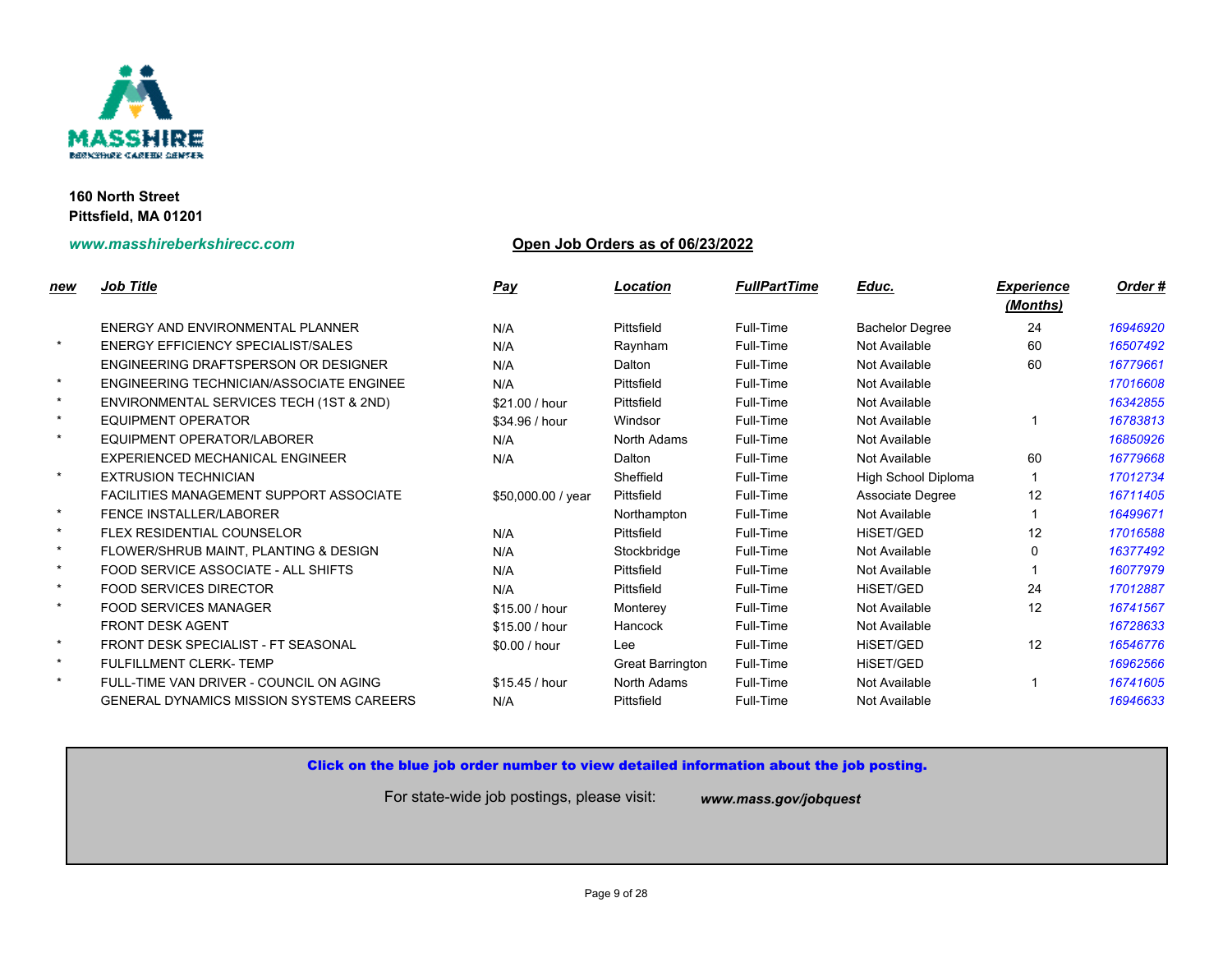

## **www.masshireberkshirecc.com Open Job Orders as of 06/23/2022**

| <u>new</u> | <b>Job Title</b>                            | <b>Pay</b>         | Location    | <b>FullPartTime</b> | Educ.                  |
|------------|---------------------------------------------|--------------------|-------------|---------------------|------------------------|
| $\star$    | <b>GENERAL MANAGER</b>                      | \$50,000.00 / year | Pittsfield  | Full-Time           | <b>Bachelor Degree</b> |
| $\star$    | GERIATRIC SUPPORT SERVICES COORDINATOR      | \$20.00 / hour     | Pittsfield  | Full-Time           | <b>Bachelor Degree</b> |
| $\star$    | <b>GROUND ASSOCIATE</b>                     | \$0.00 / year      | Stockbridge | Full-Time           | HiSET/GED              |
| $\star$    | <b>GROUNDSKEEPER</b>                        | N/A                | Lee         | Full-Time           | Not Available          |
| $\star$    | <b>GUEST SERVICE GUIDE</b>                  | \$16.50 / hour     | Stockbridge | Full-Time           | HISET/GED              |
| $\star$    | <b>GUEST SERVICES ASSOCIATE</b>             | \$16.00 / hour     | Lanesboro   | Full-Time           | HiSET/GED              |
| $\star$    | <b>GUEST SERVICES NIGHT AUDITOR</b>         | \$18.50 / hour     | Stockbridge | Full-Time           | Not Available          |
| $\star$    | <b>HEAD CLERK</b>                           |                    | Pittsfield  | Full-Time           | HISET/GED              |
| $\star$    | <b>HEAD GARDENER / CSA MANAGER</b>          | \$0.00 / hour      | Pittsfield  | Full-Time           | Not Available          |
| $\star$    | <b>HEALING ARTS (VARIOUS POSITIONS)</b>     | N/A                | Stockbridge | Full-Time           | HISET/GED              |
| $\star$    | <b>HEALING ARTS RECEPTIONIST</b>            | \$15.00 / hour     | Stockbridge | Full-Time           | HISET/GED              |
| $\star$    | <b>HEALING COMMUNITIES COMMUNITY COORD.</b> | N/A                | Clarksburg  | Full-Time           | Not Available          |
| $\star$    | HEALTH, ENVIRONMENTAL & SAFETY SPECIALIST   |                    | Sheffield   | Full-Time           | <b>Bachelor Degree</b> |
|            | <b>HOME HEALTH AIDE</b>                     |                    | Lee         | Full-Time           | Not Available          |
| $\star$    | <b>HOME HEALTH AIDE</b>                     | N/A                | Pittsfield  | Full-Time           | HISET/GED              |
| $\star$    | HOME HEALTH AIDE/CNA                        | N/A                | Pittsfield  | Full-Time           | Not Available          |
|            | HOME VISITOR/PEER RECOVERY COACH            | \$18.50 / hour     | Pittsfield  | Full-Time           | <b>Bachelor Degree</b> |
| $\star$    | <b>HOUSEKEEPER</b>                          | N/A                | Lenox       | Full-Time           | HISET/GED              |
| $\star$    | HOUSEKEEPER (MULTIPLE OPENINGS)             | N/A                | Vermont     | Full-Time           | HISET/GED              |
| $\star$    | HOUSEKEEPER (NON SCHEDULED)                 | \$14.25 / hour     | Pittsfield  | Full-Time           | Not Available          |
|            | <b>HOUSEKEEPER 1ST SHIFT</b>                | \$14.25 / hour     | Pittsfield  | Full-Time           | Not Available          |

## Click on the blue job order number to view detailed information about the job posting.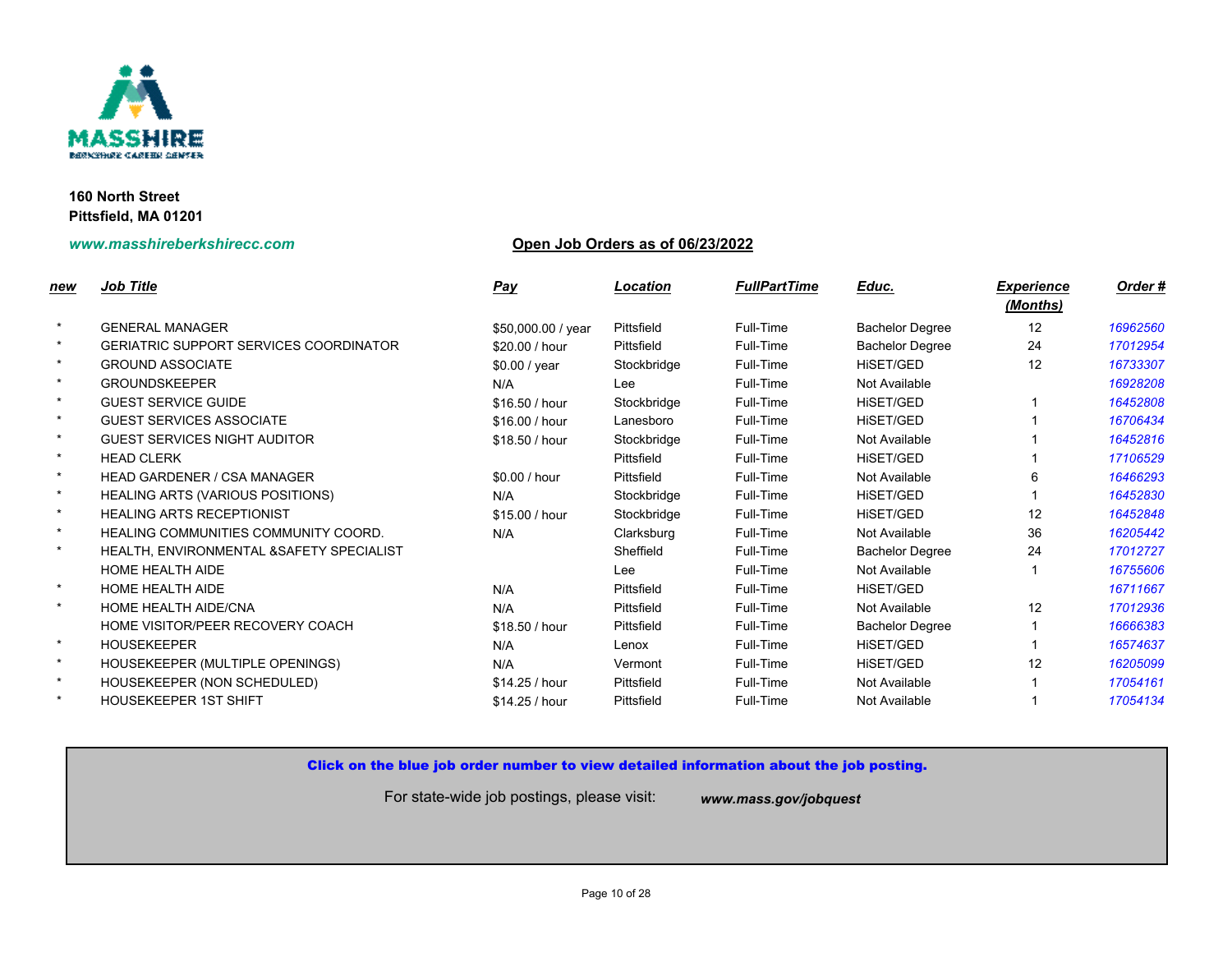

## **www.masshireberkshirecc.com Open Job Orders as of 06/23/2022**

| new     | <b>Job Title</b>                                  | <b>Pay</b>         | Location     | <b>FullPartTime</b> | Educ.                    |
|---------|---------------------------------------------------|--------------------|--------------|---------------------|--------------------------|
| $\star$ | HOUSEKEEPER 2ND SHIFT                             | \$14.25 / hour     | Pittsfield   | Full-Time           | Not Available            |
| $\star$ | <b>HOUSEKEEPING SUPERVISOR</b>                    | \$0.00 / year      | Stockbridge  | Full-Time           | HiSET/GED                |
| $\star$ | <b>HOUSING &amp; CONSUMER COUNSELOR/MEDIATOR</b>  | \$38,000.00 / year | Pittsfield   | Full-Time           | <b>Bachelor Degree</b>   |
|         | <b>HR ASSISTANT</b>                               | \$0.00 / year      | Stockbridge  | Full-Time           | Associate Degree         |
| $\star$ | <b>HR BUSINESS PARTNER</b>                        | \$0.00 / hour      | Williamstown | Full-Time           | <b>Bachelor Degree</b>   |
|         | <b>HR MANAGER</b>                                 | N/A                | Pittsfield   | Full-Time           | Not Available            |
| $\star$ | HUMAN RESOURCE COORDINATOR                        | \$45,000.00 / year | Pittsfield   | Full-Time           | Associate Degree         |
|         | HUMAN RESOURCES AND PAYROLL ASSISTANT             | \$26.16 / hour     | Pittsfield   | Full-Time           | <b>Bachelor Degree</b>   |
| $\star$ | <b>HUMAN RESOURCES SPECIALIST</b>                 | N/A                | Pittsfield   | Full-Time           | <b>Bachelor Degree</b>   |
|         | HVAC SERVICE TECHNICIAN                           |                    | Pittsfield   | Full-Time           | Not Available            |
| $\star$ | <b>HVAC TECHNICIAN</b>                            |                    | Williamstown | Full-Time           | Not Available            |
| $\star$ | INDIVIDUAL MARKETS DISABILITY CLAIMS              |                    | Pittsfield   | Full-Time           | Associate Degree         |
| $\star$ | INDUSTRIAL ELECTRICIAN - SIGN ON BONUS            |                    | Sheffield    | Full-Time           | <b>High School Diple</b> |
| $\star$ | <b>INDUSTRIAL MECHANIC</b>                        |                    | Sheffield    | Full-Time           | <b>High School Diple</b> |
| $\star$ | <b>INDUSTRIAL WORKER</b>                          | N/A                | New York     | Full-Time           | Not Available            |
|         | INFECTION CONTROL COORDINATOR                     | N/A                | Williamstown | Full-Time           | <b>Bachelor Degree</b>   |
| $\star$ | <b>INJECTION MOLDING MOLD SETTER</b>              | N/A                | Pittsfield   | Full-Time           | HiSET/GED                |
|         | <b>INNOVATION PRINCIPAL</b>                       | N/A                | Pittsfield   | Full-Time           | Master Degree            |
| $\star$ | INSIDE SALES AND MARKETING REP                    | \$50,000.00 / year | Pittsfield   | Full-Time           | <b>Bachelor Degree</b>   |
|         | <b>INSTRUMENT &amp; CALIBRATION TECHNICIAN G2</b> | \$24.40 / hour     | Dalton       | Full-Time           | HiSET/GED                |
| $\star$ | <b>IRRIGATION TECHNICIAN</b>                      | \$18.00 / hour     | Stockbridge  | Full-Time           | Not Available            |
|         |                                                   |                    |              |                     |                          |

## Click on the blue job order number to view detailed information about the job posting.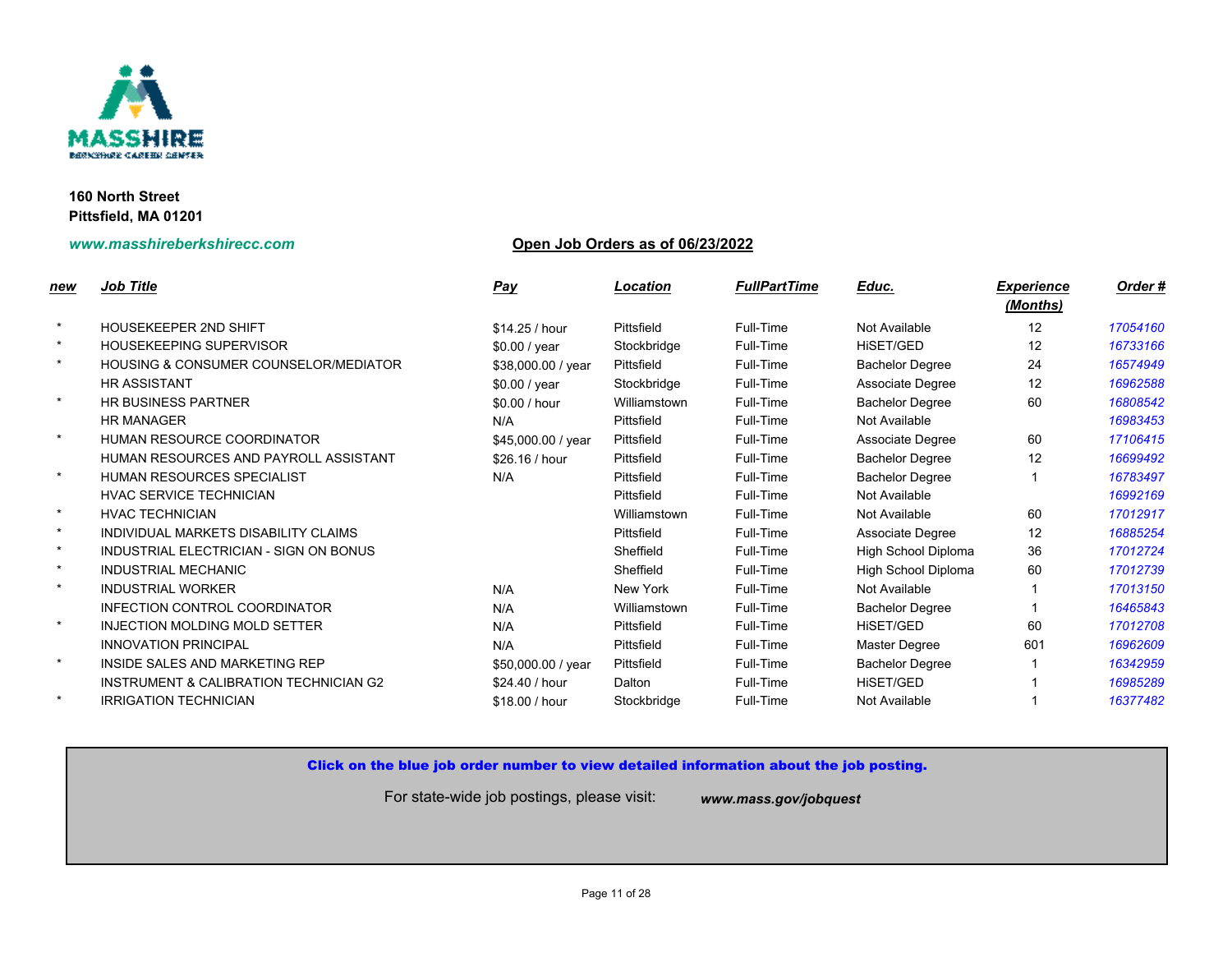

## **www.masshireberkshirecc.com Open Job Orders as of 06/23/2022**

| <u>new</u> | <b>Job Title</b>                         | <b>Pay</b>         | Location        | <b>FullPartTime</b> | Educ.         |
|------------|------------------------------------------|--------------------|-----------------|---------------------|---------------|
| $\star$    | <b>JANITOR</b>                           | \$15.00 / hour     | Stockbridge     | Full-Time           | HISET/GED     |
|            | JOURNALIST/REPORTER                      | \$18.00 / hour     | Pittsfield      | Full-Time           | Not Available |
| $\star$    | <b>JOURNEYMAN PLUMBER</b>                |                    | Williamstown    | Full-Time           | Not Available |
| $\star$    | <b>KRIPALU RETAIL SHOP ROLES</b>         | \$0.00 / year      | Stockbridge     | Full-Time           | HiSET/GED     |
|            | <b>LABORER</b>                           | \$20.79 / hour     | Pittsfield      | Full-Time           | HISET/GED     |
|            | <b>LABORER AND DRIVER</b>                | N/A                | New Marlborough | Full-Time           | Not Available |
|            | <b>LABORERS &amp; OPERATORS</b>          | N/A                | Pittsfield      | Full-Time           | Not Available |
| $\star$    | LABORERS AND SERVICE TECHNICIANS         | N/A                | Hancock         | Full-Time           | Not Available |
| $\star$    | <b>LAUNDRY AIDE</b>                      | N/A                | Lenox           | Full-Time           | HiSET/GED     |
|            | <b>LEAD COOK</b>                         | \$15.00 / hour     | Pittsfield      | Full-Time           | Not Available |
| $\star$    | <b>LIBRARY DIRECTOR</b>                  | \$48,654.00 / year | North Adams     | Full-Time           | Master Degree |
| $\star$    | LICENSED PRACTICAL NURSE-MULTIPLE SHIFTS | N/A                | Egremont        | Full-Time           | Not Available |
|            | LICENSED PRACTICAL NURSE-MULTIPLE SHIFTS | N/A                | Pittsfield      | Full-Time           | Not Available |
| $\star$    | LICENSED PRACTICAL NURSE-MULTIPLE SHIFTS | N/A                | Lenox           | Full-Time           | Not Available |
| $\star$    | <b>LIGHT INDUSTRIAL POSITIONS</b>        |                    | Pittsfield      | Full-Time           | Not Available |
|            | LINE COOKS                               | N/A                | Pittsfield      | Full-Time           | Not Available |
| $\star$    | <b>LPN</b>                               | \$19.79 / hour     | Pittsfield      | Full-Time           | Not Available |
|            | <b>LPN</b>                               | N/A                | Pittsfield      | Full-Time           | Not Available |
| $\star$    | <b>LPN</b>                               | N/A                | Clarksburg      | Full-Time           | Not Available |
|            | LPN & RN                                 |                    | Pittsfield      | Full-Time           | HiSET/GED     |
| $\star$    | LPN (ALL SHIFTS)                         |                    | Pittsfield      | Full-Time           | Not Available |
|            |                                          |                    |                 |                     |               |

## Click on the blue job order number to view detailed information about the job posting.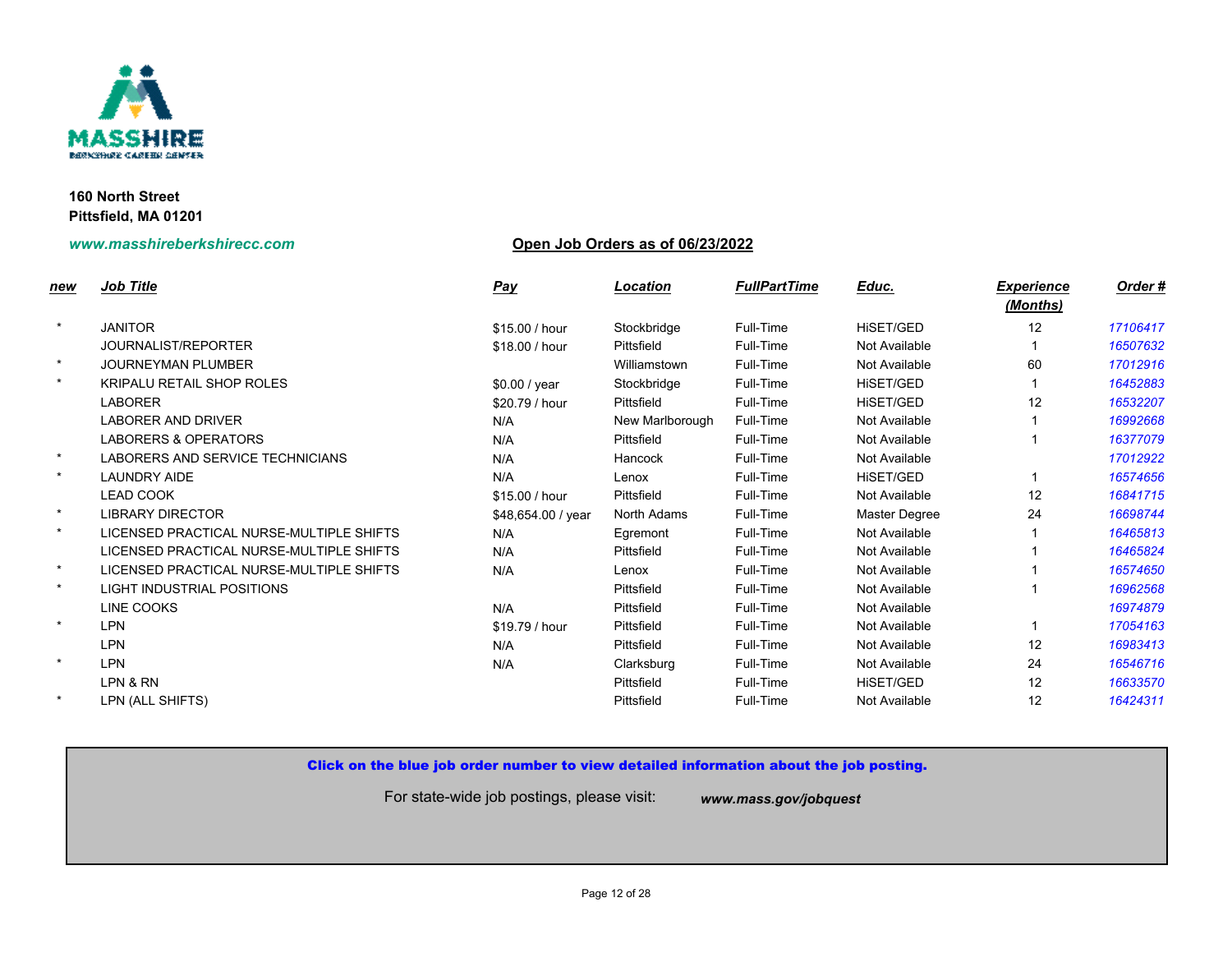

## **www.masshireberkshirecc.com Open Job Orders as of 06/23/2022**

| new     | <b>Job Title</b>                                   | <u>Pay</u>     | Location     | <b>FullPartTime</b> | Educ.                    |
|---------|----------------------------------------------------|----------------|--------------|---------------------|--------------------------|
|         |                                                    |                |              |                     |                          |
|         | LPN CHARGE NURSE                                   | N/A            | North Adams  | Full-Time           | Not Available            |
|         | <b>MACHINE OPERATOR</b>                            | \$14.25 / hour | Pittsfield   | Full-Time           | Not Available            |
| $\star$ | <b>MACHINIST</b>                                   | \$18.00 / hour | Savoy        | Full-Time           | Not Available            |
| $\star$ | <b>MACHINIST</b>                                   | N/A            | New York     | Full-Time           | Not Available            |
| $\star$ | <b>MACHINIST</b>                                   | N/A            | Clarksburg   | Full-Time           | Not Available            |
|         | <b>MAINTENANCE</b>                                 | N/A            | Pittsfield   | Full-Time           | Not Available            |
| $\star$ | MAINTENANCE ASSISTANT                              | \$18.00 / hour | Pittsfield   | Full-Time           | HiSET/GED                |
| $\star$ | MAINTENANCE/FACILITIES TECH.                       | N/A            | Stockbridge  | Full-Time           | <b>HISET/GED</b>         |
|         | <b>MANAGER OF ATHLETIC STATISTICS &amp; RECORD</b> | \$0.00 / hour  | Williamstown | Full-Time           | Not Available            |
|         | MANAGER OF EVALUATION AND PLACEMENT                | N/A            | Pittsfield   | Full-Time           | <b>Bachelor Degree</b>   |
|         | MANUAL & CNC MACHINIST/PROGRAMMER                  | N/A            | Adams        | Full-Time           | Not Available            |
| $\star$ | MANUFACTURING (MULTIPLE)                           |                | Pittsfield   | Full-Time           | Not Available            |
|         | <b>MANUFACTURING ASSOCIATE</b>                     |                | Pittsfield   | Full-Time           | Not Available            |
| $\star$ | MANUFACTURING ASSOCIATE/TECHNICIAN (1ST)           |                | Lee          | Full-Time           | Associate Degree         |
|         | MANUFACTURING ASSOCIATE/TECHNICIAN (2ND)           |                | Lee          | Full-Time           | Associate Degree         |
| $\star$ | MANUFACTURING ENGINEER - PRODUCTION MGR.           | N/A            | Pittsfield   | Full-Time           | <b>Bachelor Degree</b>   |
|         | MANUFACTURING ENGINEER (PLASTICS)                  | N/A            | Pittsfield   | Full-Time           | Associate Degree         |
|         | <b>MANUFACTURING LABORER</b>                       |                | Pittsfield   | Full-Time           | Not Available            |
| $\star$ | MANUFACTURING SHIFT SUPERVISOR                     | N/A            | Pittsfield   | Full-Time           | <b>High School Diple</b> |
| $\star$ | MANUFACTURING SUPPORT                              | \$16.00 / hour | Pittsfield   | Full-Time           | HiSET/GED                |
| $\star$ | <b>MARKETING ASSISTANT</b>                         | N/A            | New York     | Full-Time           | <b>Bachelor Degree</b>   |
|         |                                                    |                |              |                     |                          |

## Click on the blue job order number to view detailed information about the job posting.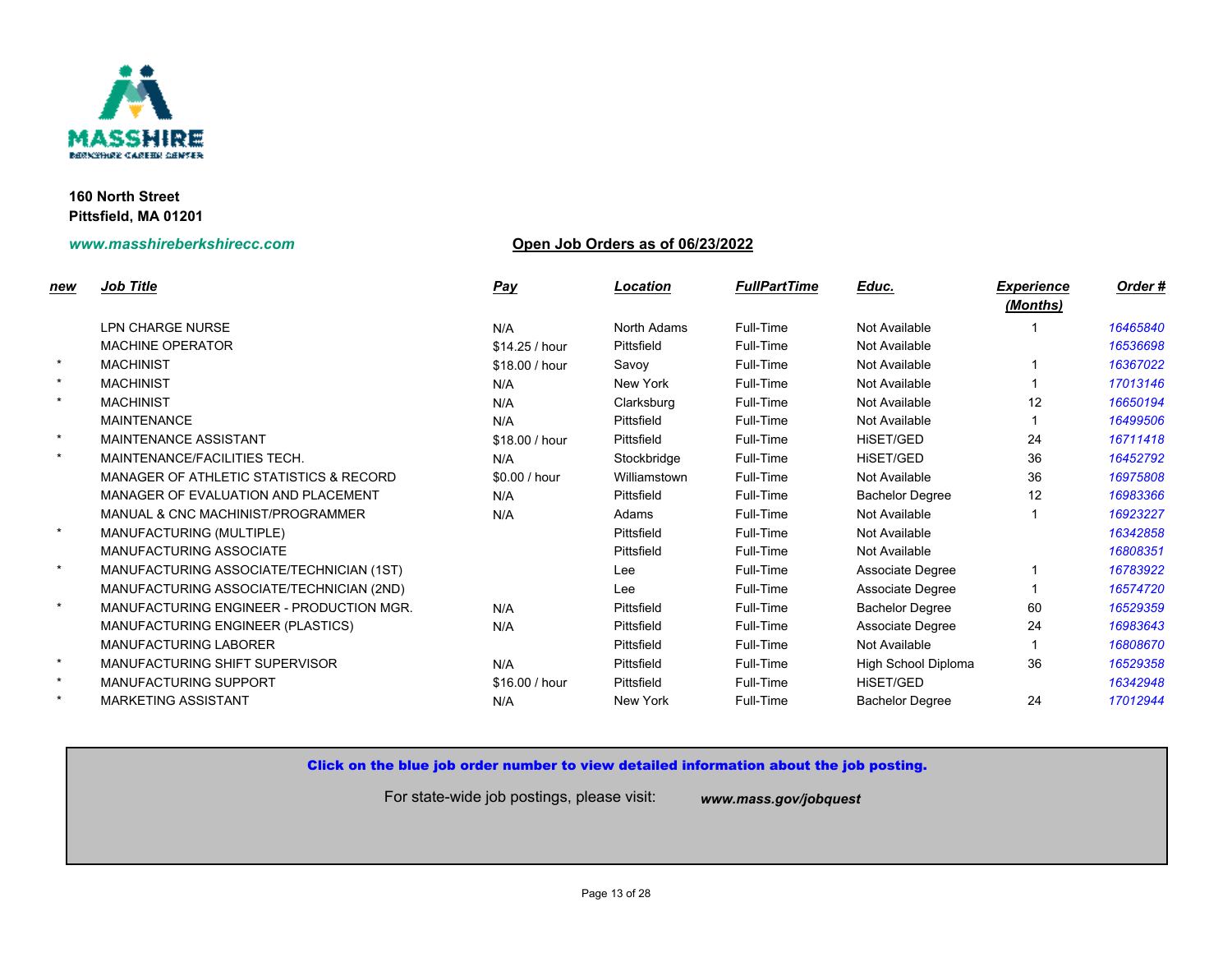

## **www.masshireberkshirecc.com Open Job Orders as of 06/23/2022**

| new     | <b>Job Title</b>                                    | <b>Pay</b>     | Location                | <b>FullPartTime</b> | Educ.                    |
|---------|-----------------------------------------------------|----------------|-------------------------|---------------------|--------------------------|
| $\star$ | <b>MARKETING PROFESSIONAL</b>                       | N/A            | Pittsfield              | Full-Time           | Not Available            |
|         | <b>MASS MOCA CAREERS</b>                            | \$0.00 / hour  | Clarksburg              | Full-Time           | Not Available            |
| $\star$ | <b>MATERIAL HANDLER</b>                             | N/A            | Pittsfield              | Full-Time           | <b>HISET/GED</b>         |
|         | <b>MCLA CAREERS</b>                                 | N/A            | North Adams             | Full-Time           | Not Available            |
|         | <b>MEAT APPRENTICE</b>                              | N/A            | Pittsfield              | Full-Time           | Not Available            |
| $\star$ | <b>MECHANICAL TECH III</b>                          | N/A            | New Hampshire           | Full-Time           | <b>High School Diple</b> |
| $\star$ | MEDICAL ADMINISTRATIVE ASSISTANT                    | \$16.75 / hour | Pittsfield              | Full-Time           | <b>HISET/GED</b>         |
| $\star$ | <b>MEDICAL ASSISTANT</b>                            | N/A            | Pittsfield              | Full-Time           | HiSET/GED                |
| $\star$ | MEDICAL ASSISTANT - EAR NOSE THROAT                 | N/A            | Pittsfield              | Full-Time           | <b>HISET/GED</b>         |
| $\star$ | MEDICAL ASSISTANT - FAMILY PRACTICE ASSOC           | \$18.00 / hour | Pittsfield              | Full-Time           | <b>HISET/GED</b>         |
|         | <b>MEDICAL OFFICE &amp; INFECTION CONTROL NURSE</b> | N/A            | Stockbridge             | Full-Time           | Not Available            |
| $\star$ | MEDICAL OFFICE SUPPORT REP                          | \$21.25 / hour | <b>Great Barrington</b> | Full-Time           | Not Available            |
|         | <b>MEMBER SERVICES REPRESENTATIVE</b>               | N/A            | Pittsfield              | Full-Time           | HiSET/GED                |
|         | <b>MERCHANDISER</b>                                 | \$15.50 / hour | Pittsfield              | Full-Time           | Not Available            |
| $\star$ | <b>METALLIZER</b>                                   | N/A            | Williamstown            | Full-Time           | <b>High School Diple</b> |
|         | <b>MIRAVAL BERKSHIRES CAREERS</b>                   | N/A            | Lenox                   | Full-Time           | Not Available            |
|         | <b>MMQ NURSE</b>                                    | N/A            | Williamstown            | Full-Time           | Associate Degree         |
|         | <b>MOLARI CAREERS</b>                               |                | Pittsfield              | Full-Time           | <b>Bachelor Degree</b>   |
| $\star$ | MONOGRAPHS ACQUISITIONS COORDINATOR                 | \$0.00 / hour  | Williamstown            | Full-Time           | <b>Bachelor Degree</b>   |
| $\star$ | <b>MOTOR EQUIPMENT REPAIR PERSON</b>                |                | Pittsfield              | Full-Time           | <b>HISET/GED</b>         |
|         | NORTH ADAMS PUBLIC SCHOOLS CAREERS                  |                | North Adams             | Full-Time           | <b>Bachelor Degree</b>   |

## Click on the blue job order number to view detailed information about the job posting.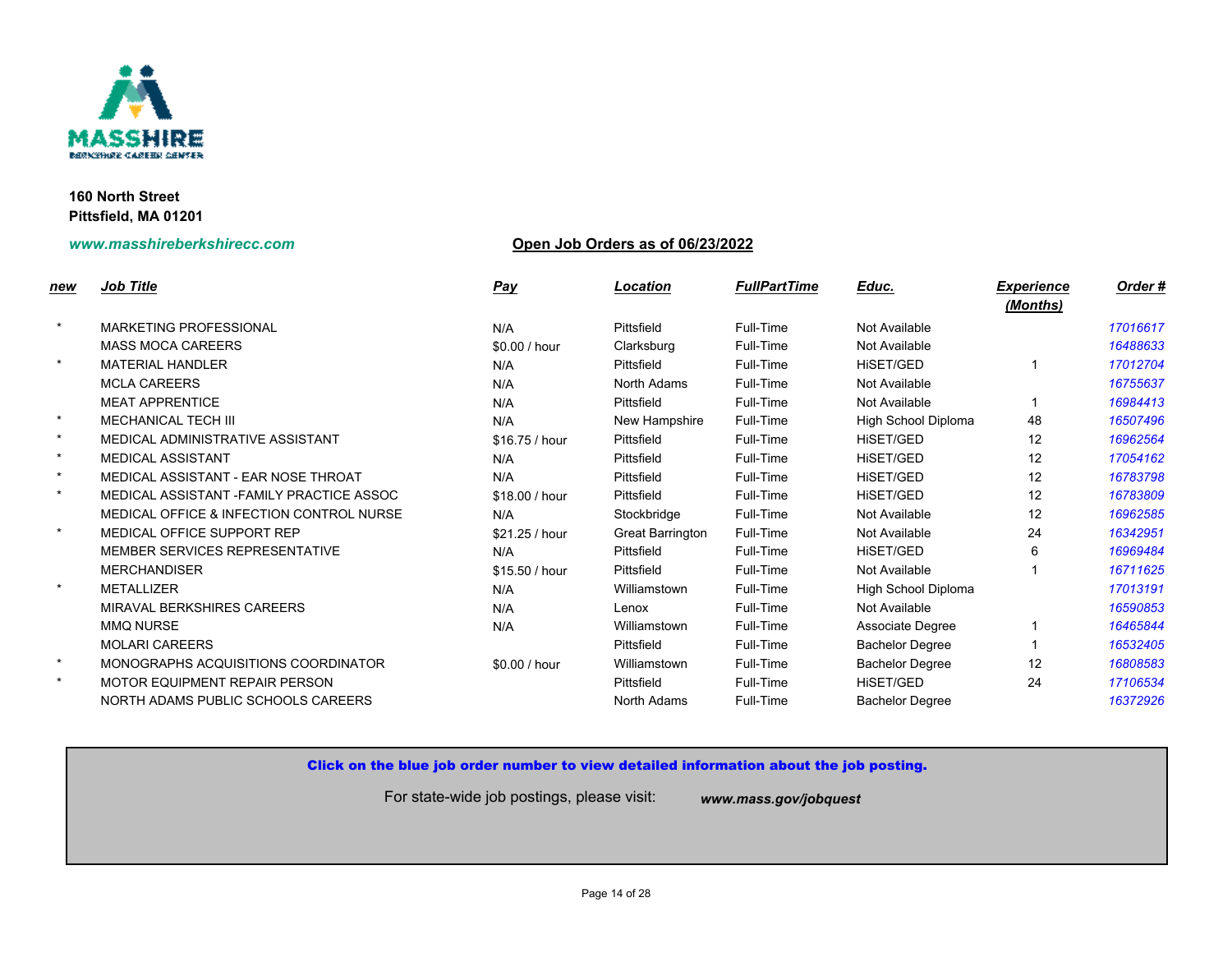

## **www.masshireberkshirecc.com Open Job Orders as of 06/23/2022**

| new     | <b>Job Title</b>                         | <u>Pay</u>     | <b>Location</b>  | <b>FullPartTime</b> | Educ.                  |
|---------|------------------------------------------|----------------|------------------|---------------------|------------------------|
|         | <b>NURSE</b>                             | N/A            | Pittsfield       | Full-Time           | Not Available          |
| $\star$ | NURSE - RN OR LPN (10PM - 6AM)           |                | Great Barrington | Full-Time           | <b>HISET/GED</b>       |
| $\star$ | NURSE - RN OR LPN (2PM - 10PM)           |                | Great Barrington | Full-Time           | <b>HISET/GED</b>       |
| $\star$ | NURSE - RN OR LPN (6AM - 2PM)            |                | Great Barrington | Full-Time           | <b>HISET/GED</b>       |
| $\star$ | NURSE EDUCATORS/PRACTICAL NURSING PROG.  | N/A            | Pittsfield       | Full-Time           | <b>Bachelor Degree</b> |
| $\star$ | NURSING ASSISTANT (ALL SHIFTS)           | N/A            | Pittsfield       | Full-Time           | HISET/GED              |
| $\star$ | <b>OFFICE ASSISTANT</b>                  | N/A            | Lee              | Full-Time           | Not Available          |
| $\star$ | <b>OFFICE ASSISTANT</b>                  |                | Northampton      | Full-Time           | Not Available          |
| $\star$ | OFFICE ASSISTANT/BILLING SPECIALIST      | N/A            | Raynham          | Full-Time           | Not Available          |
| $\star$ | <b>OFFICE MANAGER</b>                    | N/A            | Egremont         | Full-Time           | Not Available          |
|         | OFFICE/CLERICAL OPENINGS                 | N/A            | Pittsfield       | Full-Time           | Not Available          |
| $\star$ | OIL HEAT TECHNICIAN                      | \$25.00 / hour | New Marlborough  | Full-Time           | High School Diple      |
|         | OPERATIONS & MAINTENANCE TECHNICIAN      | N/A            | Pittsfield       | Full-Time           | HiSET/GED              |
|         | OPERATIONS AND MAINTENANCE SUPERVISOR    | N/A            | Pittsfield       | Full-Time           | <b>Bachelor Degree</b> |
| $\star$ | <b>OPERATOR</b>                          |                | Pittsfield       | Full-Time           | <b>HISET/GED</b>       |
|         | OPERATOR/LABORER                         | \$16.00 / hour | Lee              | Full-Time           | Not Available          |
| $\star$ | <b>OUTLET ASSISTANT MANAGER</b>          |                | Lee              | Full-Time           | High School Diple      |
| $\star$ | OUTREACH AND TRACKING CASEWORKER         | \$17.00 / hour | Pittsfield       | Full-Time           | <b>Bachelor Degree</b> |
|         | OUTREACH CASE MANAGER/DIRECT CARE SPECIA | N/A            | Pittsfield       | Full-Time           | <b>HISET/GED</b>       |
| $\star$ | OUTREACH COORDINATOR                     | \$15.00 / hour | Pittsfield       | Full-Time           | <b>HISET/GED</b>       |
| $\star$ | <b>OUTREACH COUNSELOR</b>                | N/A            | Clarksburg       | Full-Time           | <b>HISET/GED</b>       |
|         |                                          |                |                  |                     |                        |

# Click on the blue job order number to view detailed information about the job posting.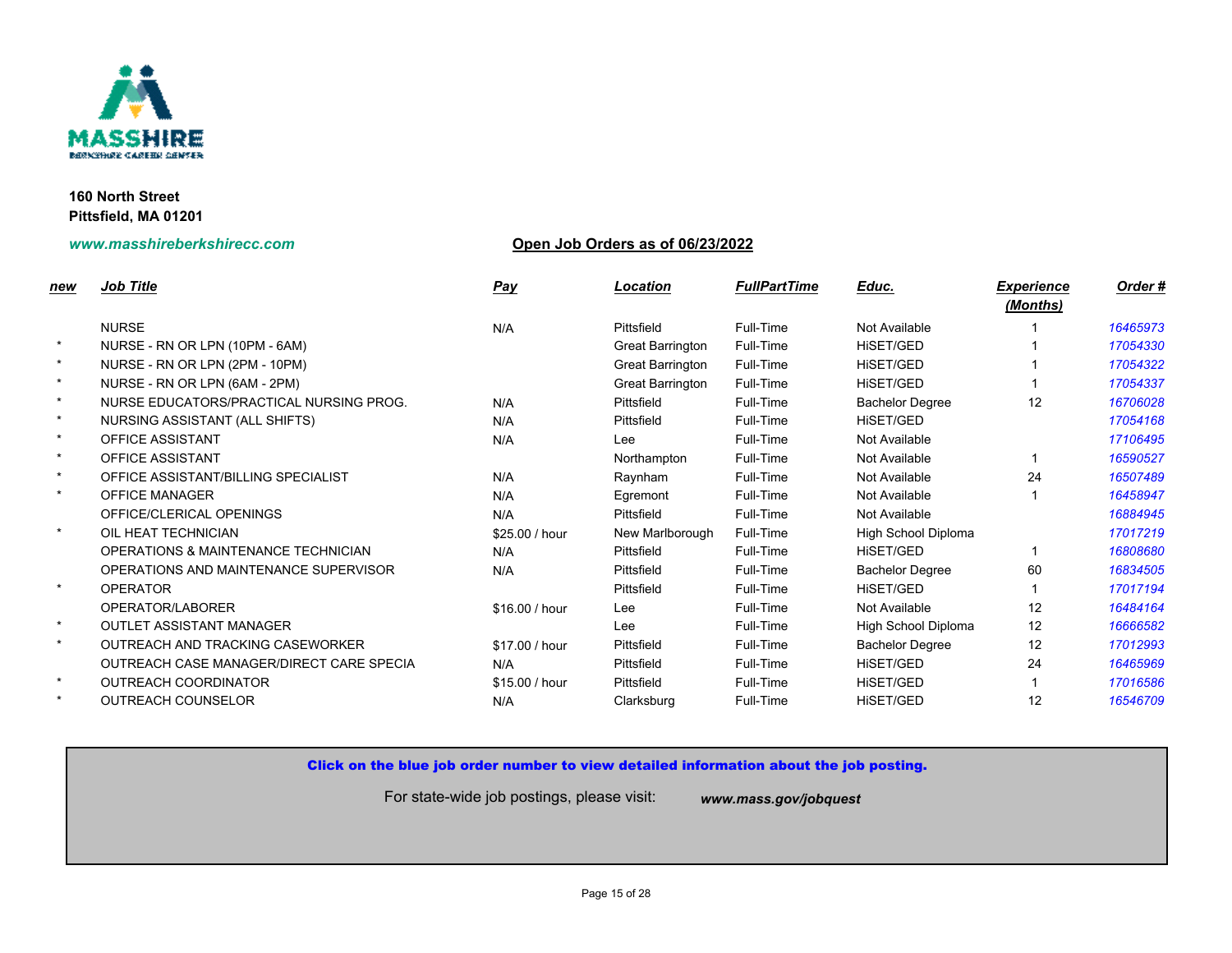

## **www.masshireberkshirecc.com Open Job Orders as of 06/23/2022**

| <u>new</u> | <b>Job Title</b>                     | <u>Pay</u>         | Location         | <b>FullPartTime</b> | Educ.                  |
|------------|--------------------------------------|--------------------|------------------|---------------------|------------------------|
| $\star$    | <b>OVERNIGHT AWAKE SHIFTWORKER</b>   | \$16,50 / hour     | Pittsfield       | Full-Time           | HISET/GED              |
| $\star$    | <b>OVERNIGHT BAKER</b>               | N/A                | Pittsfield       | Full-Time           | <b>HISET/GED</b>       |
| $\star$    | <b>PACKAGING POSITION</b>            | \$14.25 / hour     | Lee              | Full-Time           | Not Available          |
|            | <b>PAINTER</b>                       | \$38,400.00 / year | Pittsfield       | Full-Time           | Not Available          |
|            | <b>PAINTER &amp; LAWN MOWER</b>      | \$0.00 / hour      | Pittsfield       | Full-Time           | HiSET/GED              |
| $\star$    | PAINTER/CARPENTERS HELPER            | N/A                | Sandisfield      | Full-Time           | Not Available          |
| $\star$    | <b>PAINTERS</b>                      | N/A                | Pittsfield       | Full-Time           | Not Available          |
| $\star$    | <b>PAINTERS</b>                      | \$18.00 / hour     | Pittsfield       | Full-Time           | Not Available          |
| $\star$    | PARAPROFESSIONAL DAYHAB              | \$19.00 / hour     | Great Barrington | Full-Time           | HiSET/GED              |
| $\star$    | PARAPROFESSIONAL SCHOOL              | \$19.00 / hour     | Great Barrington | Full-Time           | HiSET/GED              |
|            | <b>PARAPROFESSIONALS</b>             | N/A                | Cheshire         | Full-Time           | HiSET/GED              |
|            | PARATRANSIT DISPATCHER               | \$15.65/hour       | Pittsfield       | Full-Time           | HiSET/GED              |
| $\star$    | PART TIME CLINICAL FACULTY           | N/A                | Pittsfield       | Full-Time           | <b>Bachelor Degree</b> |
| $\star$    | PAYROLL ASSISTANT                    | \$17.00 / hour     | Williamstown     | Full-Time           | <b>Bachelor Degree</b> |
| $\star$    | PCA DATA & ADMINISTRATIVE SPECIALIST | N/A                | Pittsfield       | Full-Time           | Not Available          |
| $\star$    | PCA/HOMEMAKER/COMPANION              | N/A                | Great Barrington | Full-Time           | Not Available          |
| $\star$    | PEER SUPPORT COORDINATOR             | N/A                | Pittsfield       | Full-Time           | HISET/GED              |
| $\star$    | PHLEBOTOMIST/REGISTRAR               | N/A                | Pittsfield       | Full-Time           | Not Available          |
| $\star$    | PHLEBOTOMY INSTRUCTOR(S)             | N/A                | Pittsfield       | Full-Time           | Not Available          |
| $\star$    | PHOTO PRODUCER SPECIALIST            | N/A                | Pittsfield       | Full-Time           | Not Available          |
| $\star$    | PLANT HEALTH CARE TECHNICIAN         | \$30.00 / hour     | Sheffield        | Full-Time           | Not Available          |

## Click on the blue job order number to view detailed information about the job posting.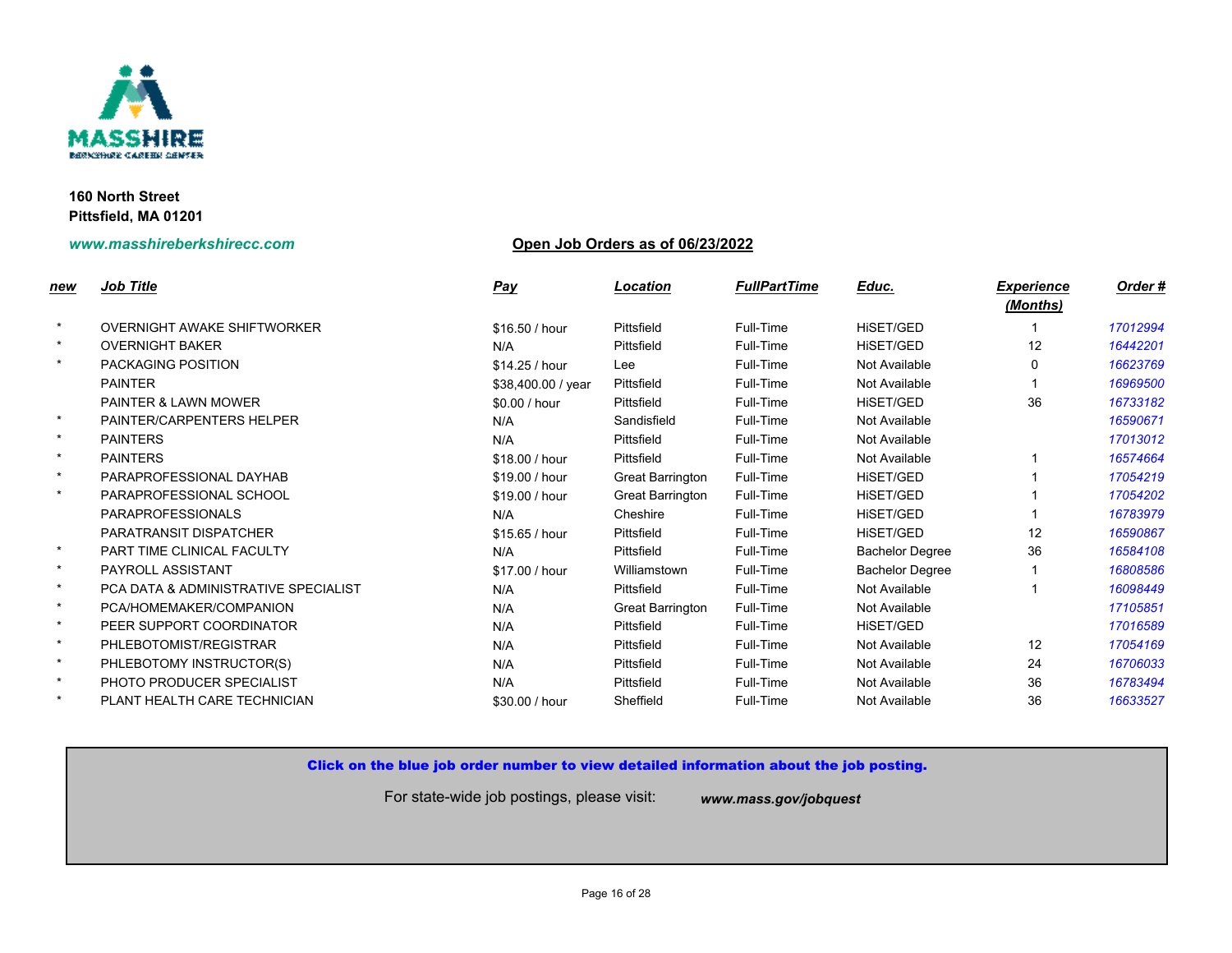

## **www.masshireberkshirecc.com Open Job Orders as of 06/23/2022**

| new     | <b>Job Title</b>                         | <b>Pay</b>         | Location     | <b>FullPartTime</b> | Educ.                    |
|---------|------------------------------------------|--------------------|--------------|---------------------|--------------------------|
|         | PLASTIC PROCESSING TECH (ALL SHIFTS)     |                    | Pittsfield   | Full-Time           | Not Available            |
| $\star$ | POLYMER PROCESSING DEVELOPMENT TECH      | N/A                | Pittsfield   | Full-Time           | <b>HISET/GED</b>         |
|         | <b>PRE-ETS MANAGER</b>                   | N/A                | Pittsfield   | Full-Time           | <b>Bachelor Degree</b>   |
| $\star$ | PREPARED FOODS ASSISTANT MANAGER         | N/A                | Easthampton  | Full-Time           | Not Available            |
| $\star$ | PREPARED FOODS TEAM MEMBER - FULL TIME   | \$15.50 / hour     | Easthampton  | Full-Time           | Not Available            |
|         | PRESCHOOL TEACHER                        |                    | Pittsfield   | Full-Time           | <b>Bachelor Degree</b>   |
|         | PRESCHOOL TEACHER                        |                    | North Adams  | Full-Time           | <b>Bachelor Degree</b>   |
|         | <b>PRESS OPERATOR</b>                    | \$18.00 / hour     | Pittsfield   | Full-Time           | Not Available            |
| $\star$ | PRESS OPERATOR                           | N/A                | Pittsfield   | Full-Time           | <b>HISET/GED</b>         |
| $\star$ | PRESS OPERATOR (ALL SHIFTS)              |                    | Pittsfield   | Full-Time           | Not Available            |
| $\star$ | PRODUCTION ASSOCIATE (ENTRY LEVEL)       | \$14.25 / hour     | Stockbridge  | Full-Time           | HISET/GED                |
| $\star$ | PRODUCTION MACHINIST                     | \$20.00 / hour     | Dalton       | Full-Time           | Not Available            |
| $\star$ | PRODUCTION PLANNER/DEMAND PLANNER-POLY   |                    | Sheffield    | Full-Time           | <b>Bachelor Degree</b>   |
|         | PRODUCTION SUPERVISOR                    | N/A                | Pittsfield   | Full-Time           | <b>High School Diple</b> |
| $\star$ | PRODUCTION WORKER                        |                    | Adams        | Full-Time           | Not Available            |
| $\star$ | PROGRAM AND EVENTS COORDINATOR           | \$18.00 / hour     | Williamstown | Full-Time           | <b>Bachelor Degree</b>   |
|         | <b>PROGRAM MANAGER</b>                   | N/A                | Pittsfield   | Full-Time           | Not Available            |
|         | PROGRAM MANAGER - FAMILY RESOURCE CENTER | \$56,000.00 / year | Pittsfield   | Full-Time           | <b>Bachelor Degree</b>   |
| $\star$ | <b>PROGRAM REPRESENTATIVE SECTION 8</b>  | \$40,000.00 / year | Pittsfield   | Full-Time           | <b>HISET/GED</b>         |
| $\star$ | PROGRAM SUPERVISOR                       | \$20.00 / hour     | Pittsfield   | Full-Time           | <b>HISET/GED</b>         |
| $\star$ | PROGRAM SUPERVISOR                       | N/A                | North Adams  | Full-Time           | <b>HISET/GED</b>         |
|         |                                          |                    |              |                     |                          |

## Click on the blue job order number to view detailed information about the job posting.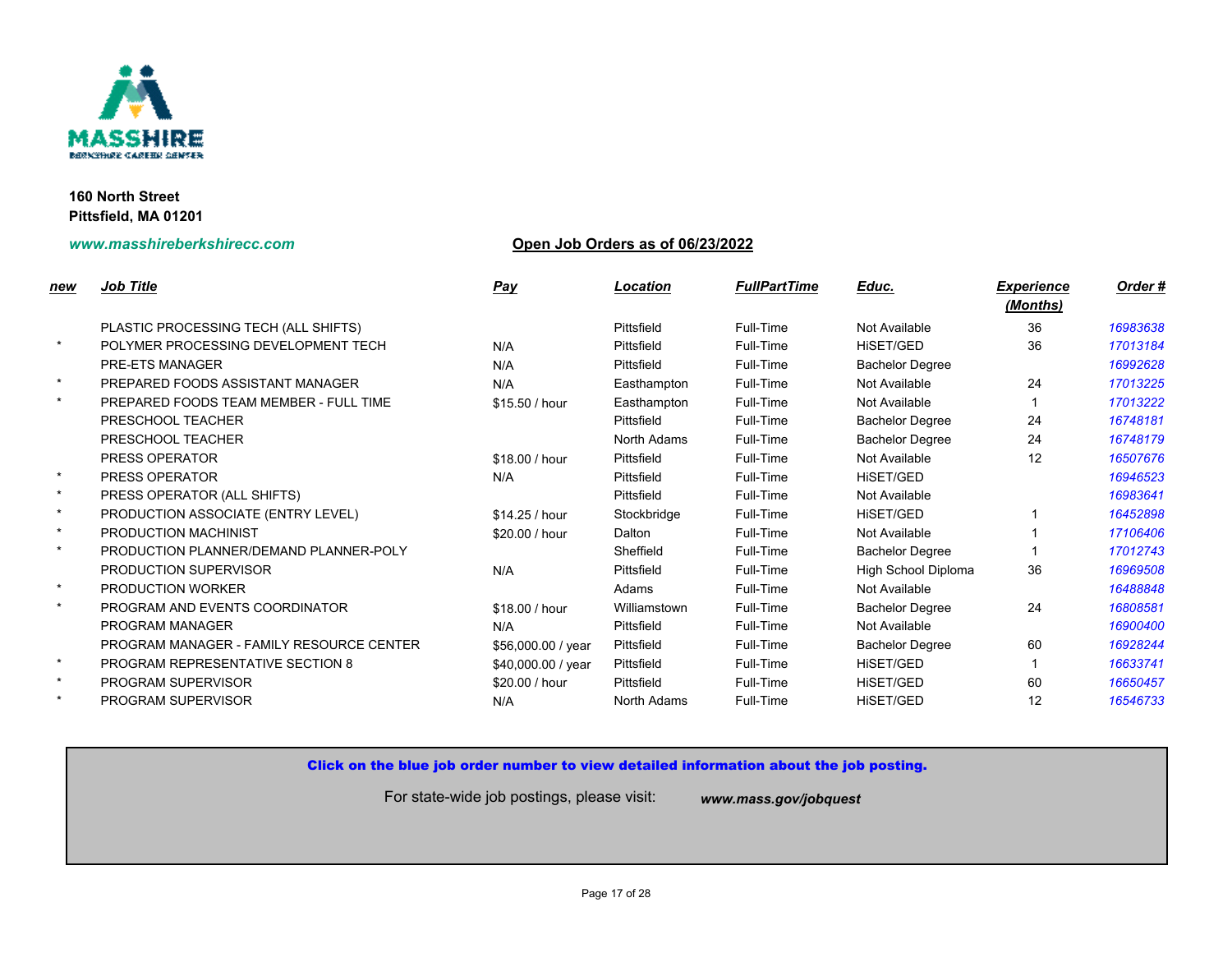

## **www.masshireberkshirecc.com Open Job Orders as of 06/23/2022**

| <u>new</u> | <b>Job Title</b>                             | <b>Pay</b>         | Location     | <b>FullPartTime</b> | Educ.                    |
|------------|----------------------------------------------|--------------------|--------------|---------------------|--------------------------|
| $\star$    | <b>PROGRAM SUPERVISOR 2</b>                  | \$22.00 / hour     | Pittsfield   | Full-Time           | HiSET/GED                |
| $\star$    | PROJECT COORDINATOR                          | \$43,047.00 / year | North Adams  | Full-Time           | <b>Bachelor Degree</b>   |
| $\star$    | PROJECT COORDINATOR                          | \$0.00 / hour      | Williamstown | Full-Time           | Not Available            |
|            | <b>PSYCHIATRIC NURSE - RN</b>                | N/A                | Stockbridge  | Full-Time           | <b>Bachelor Degree</b>   |
|            | PUBLIC HEALTH PLANNER                        | \$0.00 / year      | Pittsfield   | Full-Time           | Master Degree            |
| $\star$    | PURCHASE ORDER FLOW SPECIALIST               | N/A                | Pittsfield   | Full-Time           | <b>Bachelor Degree</b>   |
| $\star$    | <b>QUALITY ASSURANCE ENGINEER</b>            | N/A                | Pittsfield   | Full-Time           | <b>High School Diple</b> |
| $\star$    | <b>QUALITY ASSURANCE INSPECTION ENGINEER</b> | N/A                | Pittsfield   | Full-Time           | <b>High School Diple</b> |
|            | <b>RECREATION FACILITIES SUPERVISOR I</b>    |                    | Egremont     | Full-Time           | Not Available            |
|            | <b>REGIONAL COMPLIANCE ENGINEER</b>          | N/A                | Pittsfield   | Full-Time           | <b>Bachelor Degree</b>   |
| $\star$    | <b>REGISTERED DIETITIAN</b>                  |                    | Pittsfield   | Full-Time           | <b>Bachelor Degree</b>   |
|            | <b>REGISTERED NURSE</b>                      | N/A                | Pittsfield   | Full-Time           | <b>Bachelor Degree</b>   |
|            | REGISTERED NURSE - MULTIPLE SHIFTS           | N/A                | Pittsfield   | Full-Time           | Not Available            |
| $\star$    | REGISTERED NURSE - MULTIPLE SHIFTS           | N/A                | Egremont     | Full-Time           | Not Available            |
| $\star$    | REGISTERED NURSE - MULTIPLE SHIFTS           | N/A                | Lenox        | Full-Time           | Not Available            |
|            | REGISTERED NURSE RN (\$1000 HIRE BONUS)      |                    | Connecticut  | Full-Time           | Not Available            |
|            | REGISTERED NURSE/LICENSED PRACTICAL NURS     | N/A                | Lenox        | Full-Time           | Not Available            |
| $\star$    | <b>RESIDENTIAL CASEWORKER</b>                | \$16.50 / hour     | Pittsfield   | Full-Time           | HiSET/GED                |
| $\star$    | RESIDENTIAL COUNSELOR (#209)                 | N/A                | Pittsfield   | Full-Time           | HISET/GED                |
| $\star$    | RESIDENTIAL COUNSELOR (#213)                 | N/A                | Pittsfield   | Full-Time           | HISET/GED                |
| $\star$    | RESIDENTIAL COUNSELOR (#232)                 | N/A                | Pittsfield   | Full-Time           | <b>HISET/GED</b>         |

## Click on the blue job order number to view detailed information about the job posting.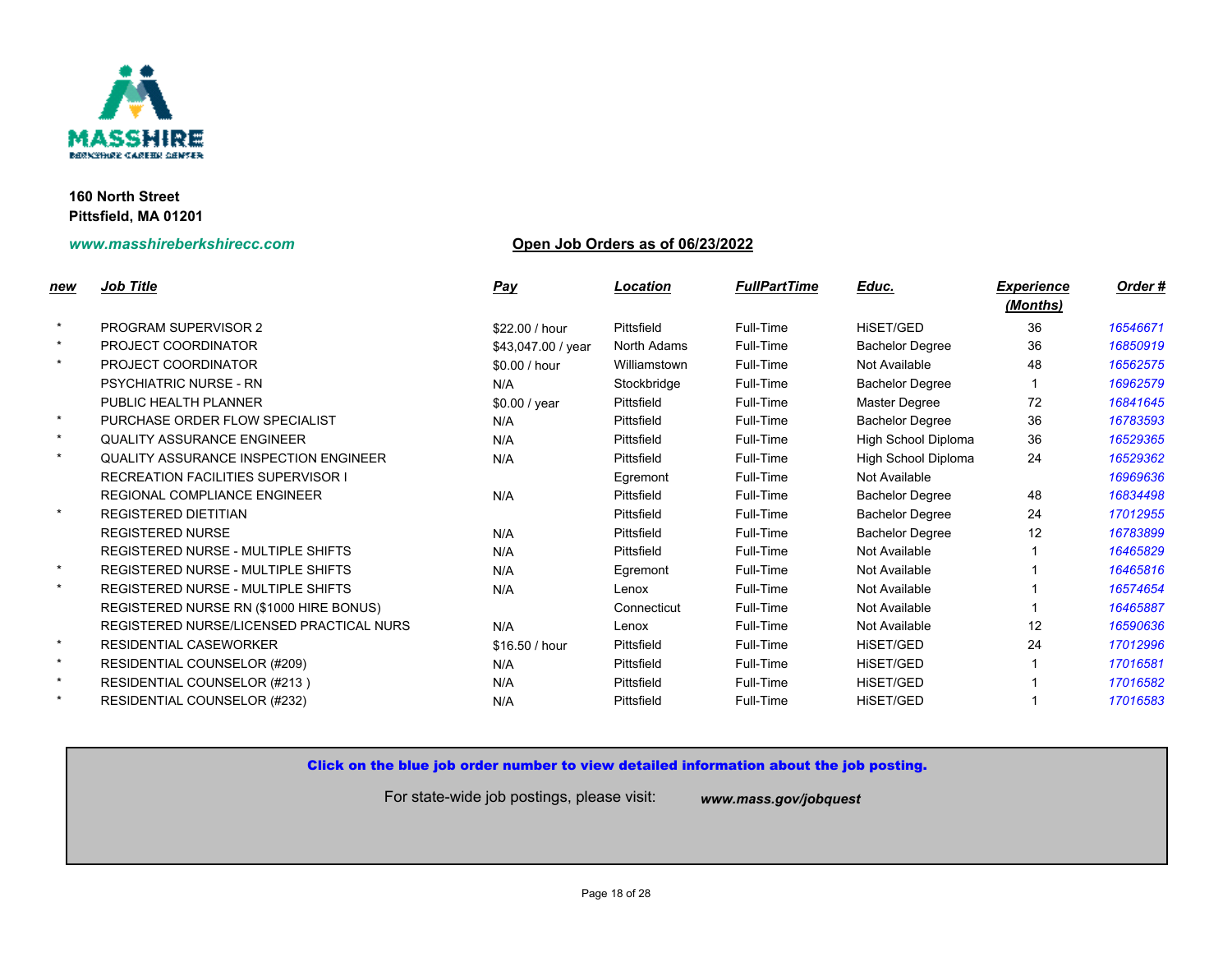

## **www.masshireberkshirecc.com Open Job Orders as of 06/23/2022**

| new     | <b>Job Title</b>                      | <b>Pay</b>     | Location         | <b>FullPartTime</b> | Educ.                  |
|---------|---------------------------------------|----------------|------------------|---------------------|------------------------|
| $\star$ | RESIDENTIAL COUNSELOR (#264)          | N/A            | Pittsfield       | Full-Time           | HiSET/GED              |
| $\star$ | RESIDENTIAL COUNSELOR/11PM-7AM        | \$21.08 / hour | Great Barrington | Full-Time           | <b>HISET/GED</b>       |
| $\star$ | <b>RESIDENTIAL COUNSELOR/3-11 PM</b>  | \$20.00 / hour | Great Barrington | Full-Time           | HiSET/GED              |
|         | <b>RESIDENTIAL PROGRAM MANAGER</b>    | N/A            | Pittsfield       | Full-Time           | <b>Bachelor Degree</b> |
| $\star$ | <b>RESORT RECREATION ASSOCIATE</b>    | \$15.80 / hour | Lee              | Full-Time           | HISET/GED              |
| $\star$ | <b>RESOURCE COORDINATOR</b>           | \$17.00 / hour | Pittsfield       | Full-Time           | Associate Degree       |
| $\star$ | RESTAURANT ASSISTANT MANAGER          | N/A            | Pittsfield       | Full-Time           | Not Available          |
| $\star$ | <b>RESTAURANT COOKS</b>               | N/A            | Pittsfield       | Full-Time           | Not Available          |
| $\star$ | <b>RESTAURANT MANAGERS</b>            | N/A            | Pittsfield       | Full-Time           | Associate Degree       |
|         | <b>RETAIL ASSISTANT MANAGER</b>       | N/A            | North Adams      | Full-Time           | Not Available          |
| $\star$ | RIVER VALLEY CO-OP OPENINGS (FT & PT) | \$0.00 / hour  | Northampton      | Full-Time           | Not Available          |
| $\star$ | RN (ALL SHIFTS)                       |                | Pittsfield       | Full-Time           | <b>Bachelor Degree</b> |
|         | RN CASE MANAGER (SIGN ON BONUS)       | N/A            | Pittsfield       | Full-Time           | Not Available          |
|         | <b>RN CHARGE NURSE</b>                | N/A            | North Adams      | Full-Time           | <b>Bachelor Degree</b> |
| $\star$ | RN/LPN (ALL SHIFTS)                   | N/A            | Pittsfield       | Full-Time           | Not Available          |
| $\star$ | <b>RNS AND LPNS</b>                   |                | Dalton           | Full-Time           | Not Available          |
|         | <b>ROOFER</b>                         |                | Pittsfield       | Full-Time           | Not Available          |
| $\star$ | ROOFERS / LABORERS                    | \$14.25 / hour | Lanesboro        | Full-Time           | Not Available          |
| $\star$ | ROOM ATTENDANT - \$500 SIGN ON BONUS  | \$15.00 / hour | Lenox            | Full-Time           | HiSET/GED              |
|         | ROUTE DELIVERY DRIVER- CDL PREFERRED  |                | Pittsfield       | Full-Time           | Not Available          |
|         | ROUTER TECHNICIAN                     |                | Pittsfield       | Full-Time           | Not Available          |
|         |                                       |                |                  |                     |                        |

## Click on the blue job order number to view detailed information about the job posting.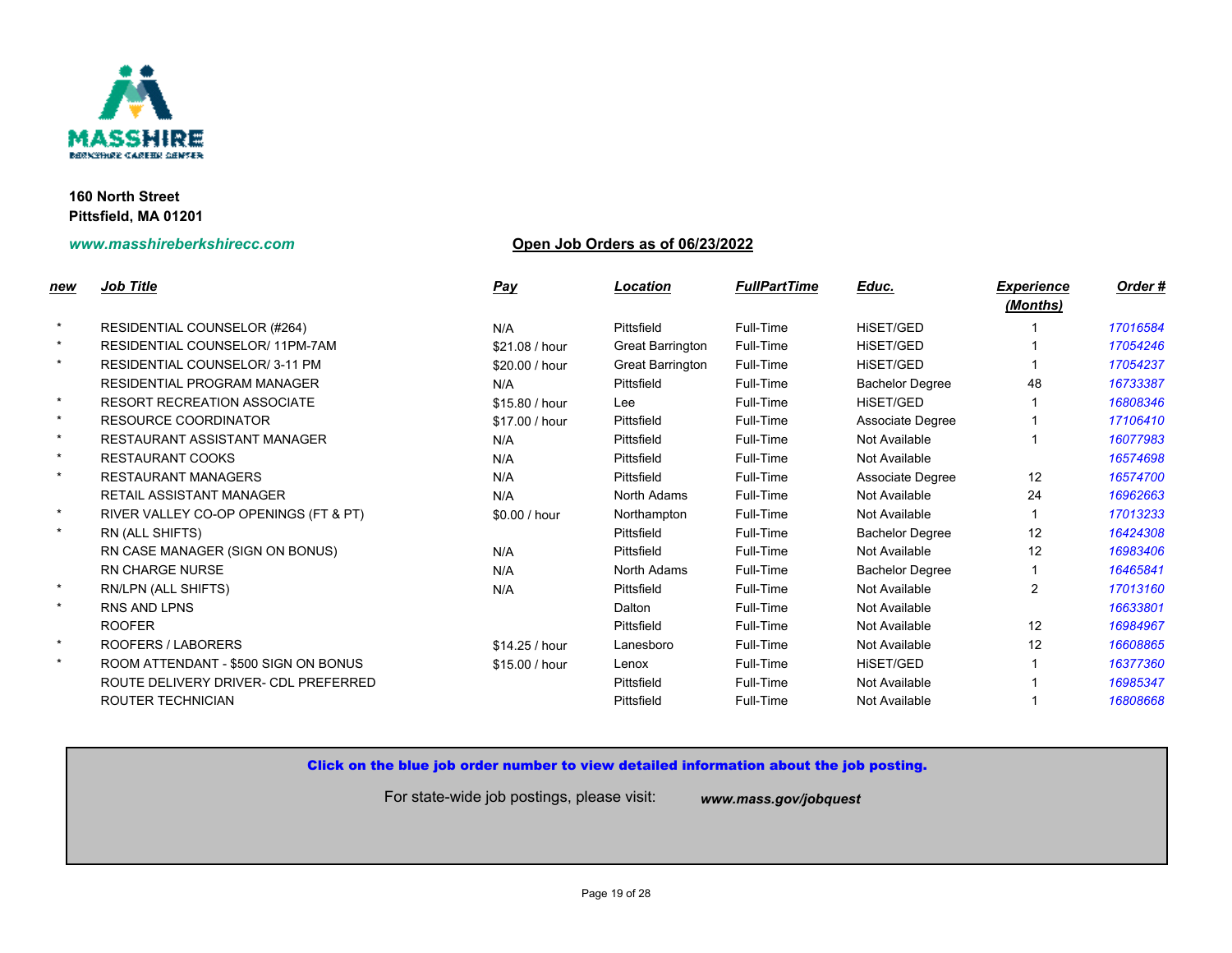

## **www.masshireberkshirecc.com Open Job Orders as of 06/23/2022**

| new     | <b>Job Title</b>                         | <u>Pay</u>         | Location    | <b>FullPartTime</b> | Educ.                  |
|---------|------------------------------------------|--------------------|-------------|---------------------|------------------------|
| $\star$ | SAFETY ASSOCIATE                         | \$15.00 / hour     | Stockbridge | Full-Time           | HiSET/GED              |
| $\star$ | <b>SALES ASSOCIATE</b>                   | \$15.00 / hour     | Lenox       | Full-Time           | Not Available          |
| $\star$ | SALES ASSOCIATE - FOOD DEPARTMENT        |                    | Lenox       | Full-Time           | Not Available          |
|         | SEASONAL HIGH SCHOOL/COLLEGE DIRECT CARE | \$16.00 / hour     | Pittsfield  | Full-Time           | HiSET/GED              |
|         | SEASONAL INDUSTRIAL MECHANIC             | N/A                | Pittsfield  | Full-Time           | HiSET/GED              |
|         | <b>SEASONAL LABORER II</b>               |                    | Egremont    | Full-Time           | Not Available          |
| $\star$ | <b>SEASONAL MAINTENANCE</b>              | \$17.00 / hour     | Pittsfield  | Full-Time           | HiSET/GED              |
| $\star$ | SENIOR CODE ENFORCEMENT INSPECTOR        | \$0.00 / hour      | Pittsfield  | Full-Time           | Associate Degree       |
|         | SENIOR MANAGER R & D                     |                    | Dalton      | Full-Time           | <b>Bachelor Degree</b> |
|         | <b>SENIOR TELLER</b>                     | N/A                | Pittsfield  | Full-Time           | HiSET/GED              |
| $\star$ | <b>SERVER</b>                            | \$0.00 / hour      | Pittsfield  | Full-Time           | <b>HISET/GED</b>       |
| $\star$ | SERVER AT APPLEBEE'S                     | N/A                | Pittsfield  | Full-Time           | Not Available          |
| $\star$ | SEWING / SHIPPING/ ADMIN WORK FT OR PT   | \$14.25 / hour     | Lanesboro   | Full-Time           | Not Available          |
| $\star$ | SEWING MACHINE OPERATOR/PRODUCTION       | \$14.25 / hour     | Lanesboro   | Full-Time           | Not Available          |
|         | SHEETER HELPER GR2                       | \$22.70 / hour     | Dalton      | Full-Time           | <b>HISET/GED</b>       |
| $\star$ | SHELTER CASE MANAGER                     | \$35,000.00 / year | Pittsfield  | Full-Time           | HISET/GED              |
| $\star$ | SHELTER COUNSELORS                       | \$15.00 / hour     | Pittsfield  | Full-Time           | <b>HISET/GED</b>       |
|         | <b>SHIFT MANAGERS</b>                    | \$16.00 / hour     | Pittsfield  | Full-Time           | HiSET/GED              |
| $\star$ | <b>SHIFT SUPERVISOR</b>                  | N/A                | Pittsfield  | Full-Time           | Not Available          |
| $\star$ | SHIPPING/PACKING/INVENTORY FT OR PT      | \$14.25 / hour     | Lanesboro   | Full-Time           | Not Available          |
|         | SITE COORDINATOR-YEAR ROUND SCHOOL-AGE   | \$18.00 / hour     | Pittsfield  | Full-Time           | <b>Bachelor Degree</b> |
|         |                                          |                    |             |                     |                        |

## Click on the blue job order number to view detailed information about the job posting.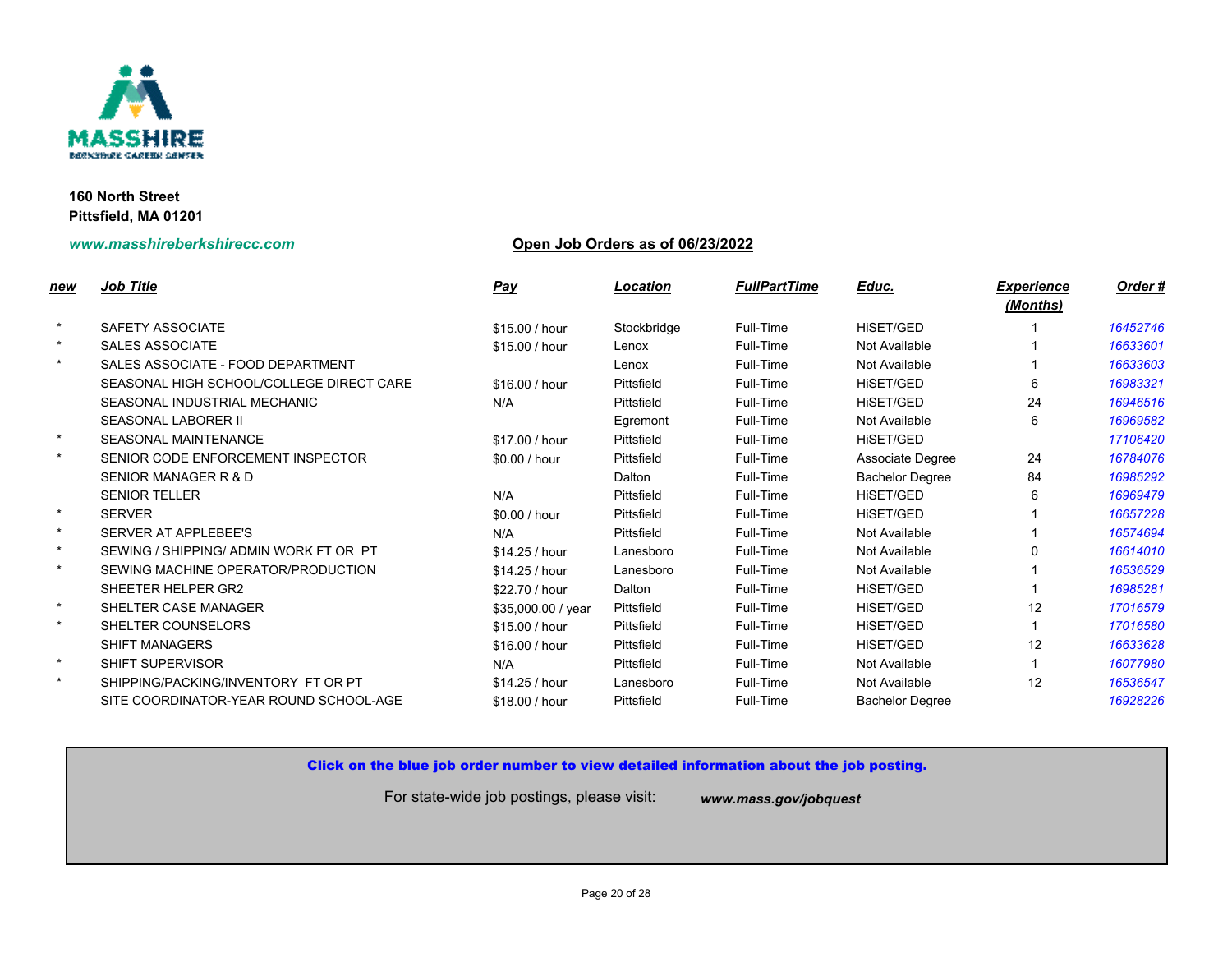

# **www.masshireberkshirecc.com Open Job Orders as of 06/23/2022**

| <u>new</u> | <b>Job Title</b>                          | <b>Pay</b>         | Location                | <b>FullPartTime</b> | Educ.                    |
|------------|-------------------------------------------|--------------------|-------------------------|---------------------|--------------------------|
|            |                                           |                    |                         |                     |                          |
| $\star$    | <b>SITE MANAGER</b>                       | N/A                | Pittsfield              | Full-Time           | <b>HISET/GED</b>         |
| $\star$    | <b>SITE SUPERINTENDENT</b>                | \$18.00 / hour     | Pittsfield              | Full-Time           | HISET/GED                |
| $\star$    | <b>SLITTER</b>                            | \$0.00 / hour      | Williamstown            | Full-Time           | High School Diple        |
|            | SOCIAL SERVICES MANAGER                   | N/A                | North Adams             | Full-Time           | <b>Bachelor Degree</b>   |
| $\star$    | SOCIAL WORK, CASE MANAGER                 |                    | Pittsfield              | Full-Time           | <b>Bachelor Degree</b>   |
|            | SOLAR INSTALLER & SOLAR TECHNICIAN        | N/A                | Clarksburg              | Full-Time           | <b>High School Diple</b> |
| $\star$    | SPECIAL EDUCATION TEACHER                 |                    | Great Barrington        | Full-Time           | HISET/GED                |
| $\star$    | SPECIAL EDUCATION TEACHER                 |                    | Lenox                   | Full-Time           | <b>Bachelor Degree</b>   |
|            | SPECIAL EDUCATION TEACHER - \$2000 SOB    | N/A                | Richmond                | Full-Time           | <b>Bachelor Degree</b>   |
|            | SPECIAL EDUCATION TEACHER - ELEMENTARY    | N/A                | Adams                   | Full-Time           | <b>Bachelor Degree</b>   |
| $\star$    | SPECIAL EDUCATION TEACHER (SUB)           | \$150.00 / day     | Great Barrington        | Full-Time           | <b>Bachelor Degree</b>   |
|            | SPECIAL EDUCATION TEACHER - MIDDLE SCHOOL | N/A                | Cheshire                | Full-Time           | <b>Bachelor Degree</b>   |
| $\star$    | SPECIALTY FOODS ASSISTANT                 | N/A                | Lee                     | Full-Time           | Not Available            |
| $\star$    | SPEECH AND LANGUAGE PATHOLOGY ASSISTANT   |                    | <b>Great Barrington</b> | Full-Time           | HISET/GED                |
| $\star$    | SPRINGFIELD COLLEGE CAREERS               | N/A                | Springfield             | Full-Time           | <b>High School Diple</b> |
| $\star$    | <b>SPS NEW ENGLAND CAREERS</b>            | N/A                | Pittsfield              | Full-Time           | Not Available            |
| $\star$    | SR. CLIENT RELATIONSHIP & OPS SPECIALIST  | \$65,000.00 / year | Lenox                   | Full-Time           | <b>Bachelor Degree</b>   |
|            | SR. MEMBER SERVICES REPRESENTATIVE        | N/A                | Pittsfield              | Full-Time           | HISET/GED                |
|            | SR. PROJECT ENGINEER                      |                    | Dalton                  | Full-Time           | <b>Bachelor Degree</b>   |
|            | STAFF ACCOUNTANT                          | \$0.00 / hour      | North Adams             | Full-Time           | <b>Bachelor Degree</b>   |
| $\star$    | STAFF PSYCHIATRIST/PSYCH, NURSE PRACT.    |                    | Williamstown            | Full-Time           | <b>Bachelor Degree</b>   |

## Click on the blue job order number to view detailed information about the job posting.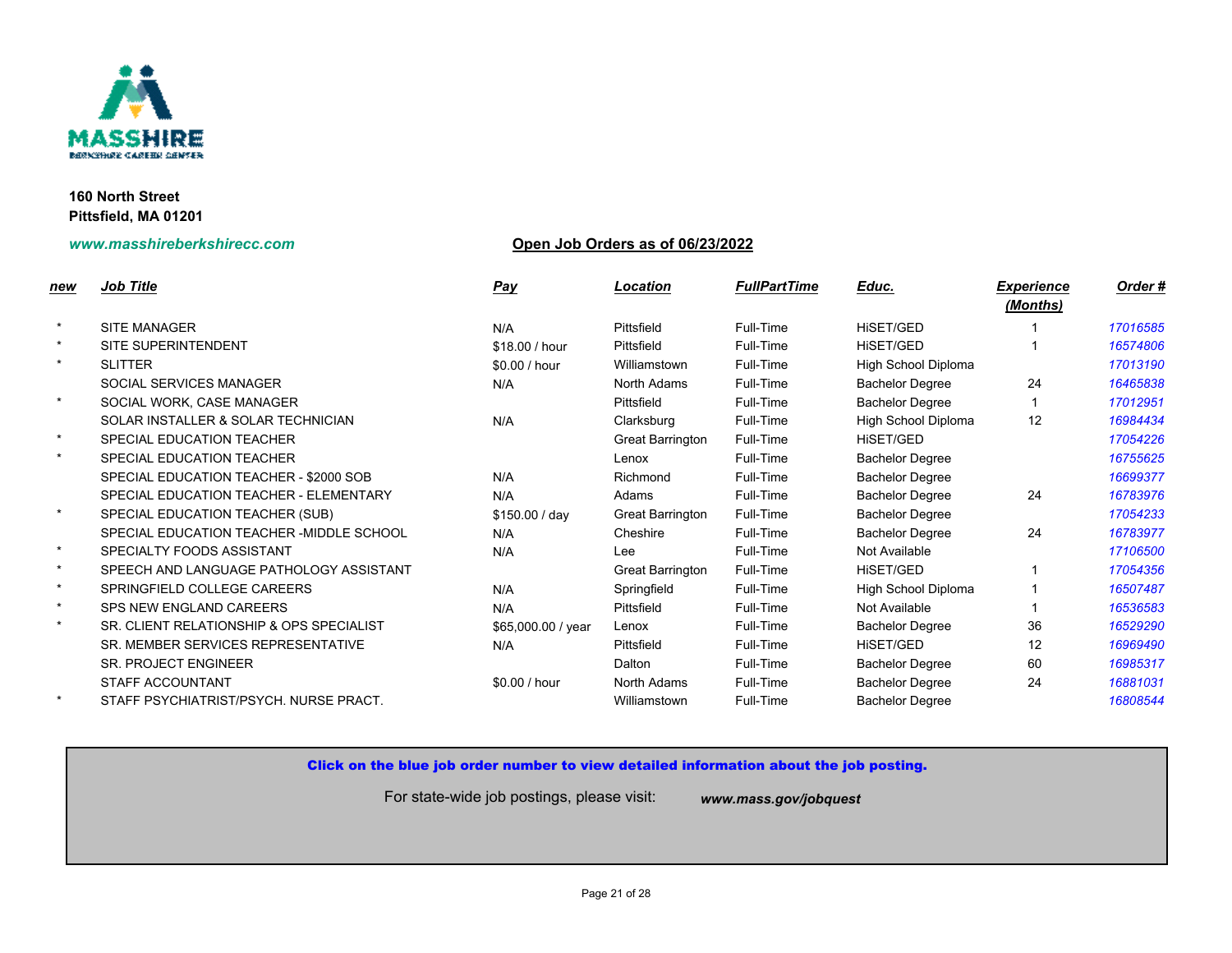

# **www.masshireberkshirecc.com Open Job Orders as of 06/23/2022**

| <u>new</u> | <b>Job Title</b>                              | <b>Pay</b>          | Location     | <b>FullPartTime</b> | Educ.                  |
|------------|-----------------------------------------------|---------------------|--------------|---------------------|------------------------|
|            | <b>STRUCTURAL ENGINEER</b>                    | N/A                 | Dalton       | Full-Time           | Not Available          |
|            | STRUCTURAL ENGINEER (ENTRY LEVEL)             | N/A                 | Dalton       | Full-Time           | <b>Bachelor Degree</b> |
| $\star$    | STUDENT EMPLOYMENT SPECIALIST                 | \$0.00 / hour       | Vermont      | Full-Time           | <b>Bachelor Degree</b> |
|            | SUBSTANCE USE COUNSELOR                       | \$0.00 / hour       | Stockbridge  | Full-Time           | <b>Bachelor Degree</b> |
|            | SUPERVISOR (2ND SHIFT)                        | \$20.00 / hour      | Pittsfield   | Full-Time           | Not Available          |
| $\star$    | SUPERVISOR, OPERATIONS 2ND SHIFT              | \$65,000.00 / year  | Pittsfield   | Full-Time           | HiSET/GED              |
| $\star$    | SVP COMMERCIAL LOAN OFFICER                   | \$125,000.00 / year | Pittsfield   | Full-Time           | <b>Bachelor Degree</b> |
| $\star$    | <b>SYSTEMS ACCOUNT MANAGER</b>                | N/A                 | Pittsfield   | Full-Time           | Associate Degree       |
| $\star$    | <b>TEACHERS</b>                               | \$17.50 / hour      | Williamstown | Full-Time           | Associate Degree       |
| $\star$    | <b>TEACHERS ASSISTANT</b>                     | \$21.00 / hour      | Pittsfield   | Full-Time           | HiSET/GED              |
|            | TEACHERS FOR SCHOOL-AGE PROGRAMS              | \$15.00 / hour      | Pittsfield   | Full-Time           | <b>Bachelor Degree</b> |
|            | <b>TEAM MEMBERS - CASHIER &amp; FOOD PREP</b> | \$14.25 / hour      | Pittsfield   | Full-Time           | Not Available          |
|            | TEC STAFFING SERVICES CAREERS                 |                     | Pittsfield   | Full-Time           | Not Available          |
|            | <b>TECHNICIAN - SCHOOL BUS</b>                | \$0.00 / hour       | Pittsfield   | Full-Time           | <b>HISET/GED</b>       |
|            | TELLER (MULTIPLE OPENINGS)                    | N/A                 | Pittsfield   | Full-Time           | <b>HISET/GED</b>       |
| $\star$    | <b>TENANT CASE MANAGER</b>                    | \$40,000.00 / year  | Pittsfield   | Full-Time           | Not Available          |
|            | <b>TENT CREW MEMBERS</b>                      | N/A                 | Pittsfield   | Full-Time           | Not Available          |
|            | THERAPEUTIC COMMUNITY STAFF                   | \$26.00 / hour      | Stockbridge  | Full-Time           | <b>Bachelor Degree</b> |
|            | THERAPEUTIC MENTOR                            | N/A                 | North Adams  | Full-Time           | HISET/GED              |
| $\star$    | TITLE IX COORDINATOR                          | N/A                 | Vermont      | Full-Time           | <b>Bachelor Degree</b> |
|            | TRAINING SPECIALIST II                        | N/A                 | Pittsfield   | Full-Time           | <b>Bachelor Degree</b> |
|            |                                               |                     |              |                     |                        |

## Click on the blue job order number to view detailed information about the job posting.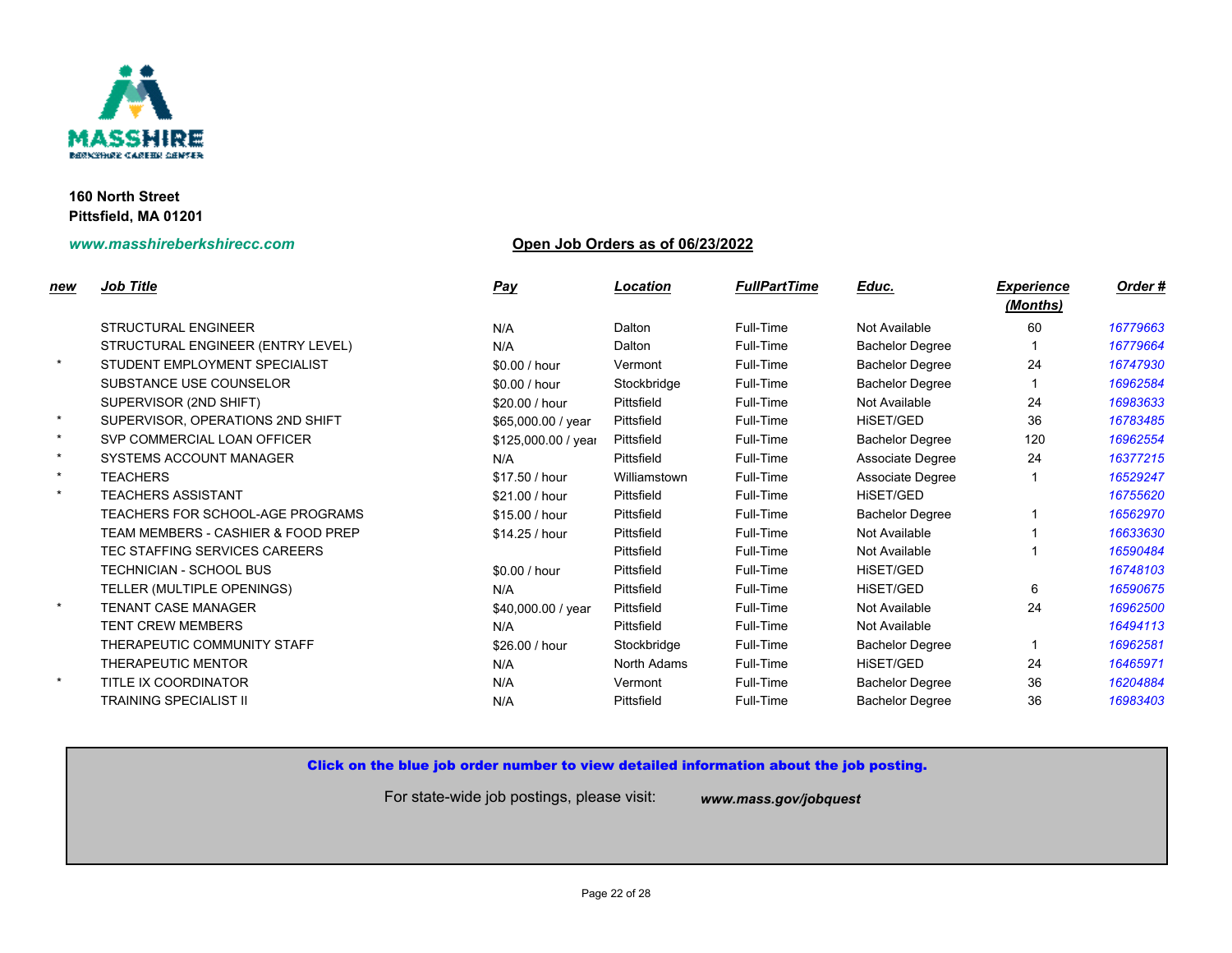

# **www.masshireberkshirecc.com Open Job Orders as of 06/23/2022**

| new     | <b>Job Title</b>                       | <b>Pay</b>         | Location      | <b>FullPartTime</b> | Educ.                  |
|---------|----------------------------------------|--------------------|---------------|---------------------|------------------------|
| $\star$ | <b>TREATMENT PLANT OPERATOR</b>        |                    | Pittsfield    | Full-Time           | Not Available          |
| $\star$ | <b>TRUCK MECHANIC</b>                  | N/A                | New York      | Full-Time           | Not Available          |
| $\star$ | UNIT ASSISTANT (ALL SHIFTS)            | N/A                | Pittsfield    | Full-Time           | HISET/GED              |
|         | <b>VEHICLE TECHNICIAN</b>              | \$0.00 / hour      | Pittsfield    | Full-Time           | <b>HISET/GED</b>       |
|         | VICE PRESIDENT OF RESIDENTIAL SERVICES | N/A                | Pittsfield    | Full-Time           | <b>Bachelor Degree</b> |
|         | VIDEO (ITM) TELLER SUPERVISOR          | N/A                | New York      | Full-Time           | HISET/GED              |
| $\star$ | VISIBLE EDGE CAREERS                   | N/A                | New Hampshire | Full-Time           | <b>HISET/GED</b>       |
|         | VP OF YOUTH DEVELOPMENT PROGRAMS       | \$85,000.00 / year | Pittsfield    | Full-Time           | HISET/GED              |
|         | VP, RETAIL MEMBER SERVICES             | N/A                | Pittsfield    | Full-Time           | Associate Degree       |
| $\star$ | <b>WAITSTAFF</b>                       | N/A                | Lenox         | Full-Time           | HISET/GED              |
|         | <b>WALGREENS JOB OPENINGS</b>          |                    | Pittsfield    | Full-Time           | Not Available          |
|         | <b>WAREHOUSE CREW</b>                  | N/A                | Pittsfield    | Full-Time           | Not Available          |
|         | <b>WAREHOUSE EMPLOYEE</b>              | \$19.00 / hour     | Pittsfield    | Full-Time           | Not Available          |
|         | <b>WAREHOUSE LABOR</b>                 | \$20.00 / hour     | Pittsfield    | Full-Time           | Not Available          |
| $\star$ | <b>WAREHOUSE WORKER</b>                | \$15.00 / hour     | Pittsfield    | Full-Time           | Not Available          |
|         | WEDDING AND EVENT COORDINATOR          | N/A                | Lenox         | Full-Time           | Not Available          |
| $\star$ | WELDER                                 | \$19.00 / hour     | Dalton        | Full-Time           | HiSET/GED              |
| $\star$ | WELDER / BUILD                         | N/A                | Pittsfield    | Full-Time           | HiSET/GED              |
| $\star$ | <b>WELDER / FABRICATOR</b>             | N/A                | Pittsfield    | Full-Time           | <b>HISET/GED</b>       |
| $\star$ | <b>WELDER/FABRICATOR</b>               | N/A                | New York      | Full-Time           | HiSET/GED              |
| $\star$ | <b>WHEELCHAIR DRIVER</b>               | \$16.50 / hour     | Pittsfield    | Full-Time           | HiSET/GED              |
|         |                                        |                    |               |                     |                        |

## Click on the blue job order number to view detailed information about the job posting.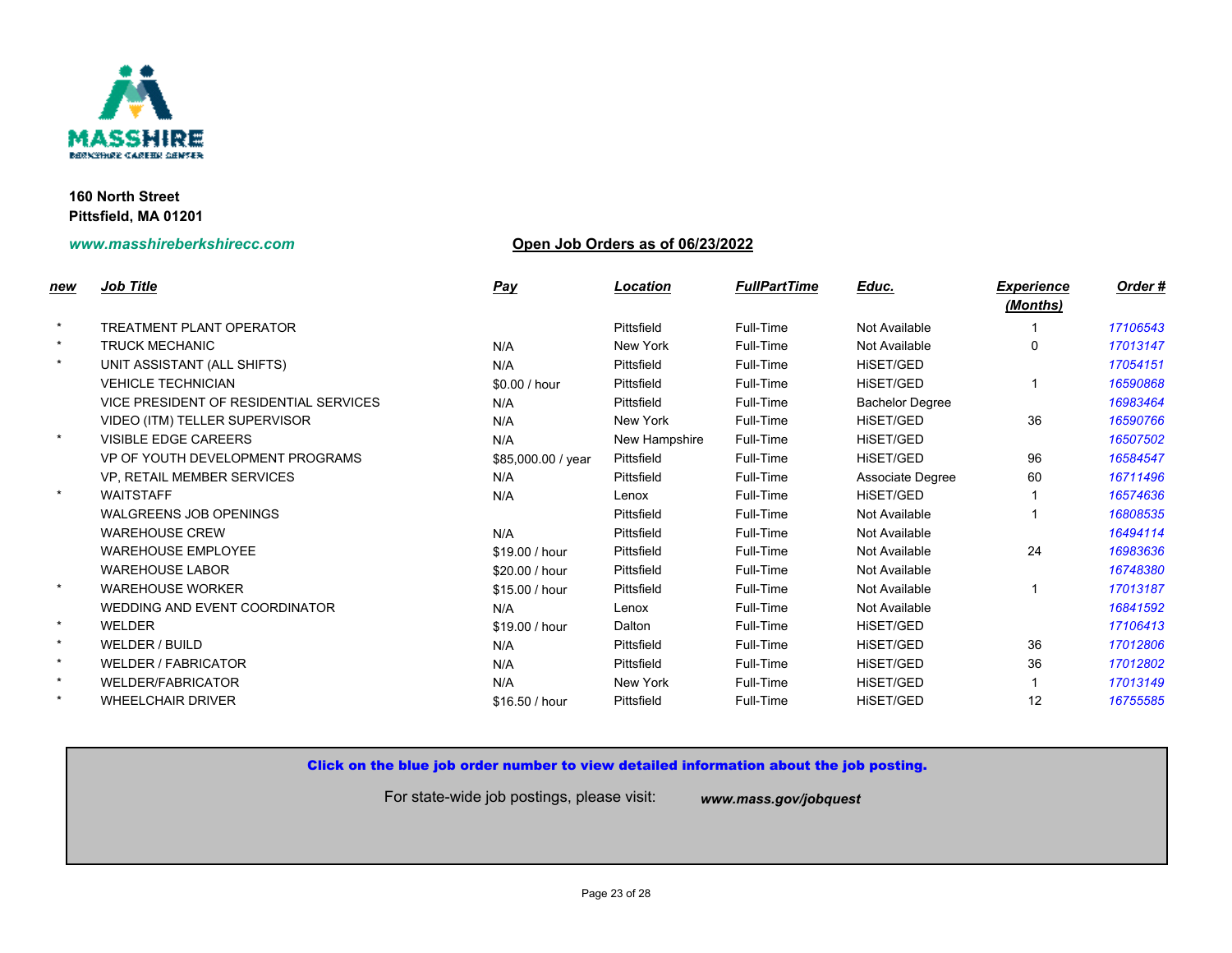

## **www.masshireberkshirecc.com Open Job Orders as of 06/23/2022**

| new     | <b>Job Title</b>                         | <b>Pay</b>     | <b>Location</b>         | <b>FullPartTime</b> | Educ.                  |
|---------|------------------------------------------|----------------|-------------------------|---------------------|------------------------|
| $\star$ | WHOLESALE CUSTOMER SERVICE SUPPORT       | N/A            | Pittsfield              | Full-Time           | <b>HISET/GED</b>       |
| $\star$ | WHOLESALE CUSTOMER SERVICE REP           | N/A            | Pittsfield              | Full-Time           | <b>Bachelor Degree</b> |
|         | <b>WILLIAMS COLLEGE CAREERS</b>          |                | Williamstown            | Full-Time           | Not Available          |
|         | WWTP ASSISTANT MAINTENANCE MECHANIC      | \$19.39 / hour | Adams                   | Full-Time           | HiSET/GED              |
|         | YOUNG PARENT SUPPORT WORKER              | \$0.00 / year  | Pittsfield              | Full-Time           | Associate Degree       |
| $\star$ | YOUTH DEVELOPMENT PROFESSIONAL           | \$21.00 / hour | Lenox                   | Full-Time           | HiSET/GED              |
| $\star$ | YOUTH DEVELOPMENT PROFESSIONAL OVERNIGHT | \$21.00 / hour | Lenox                   | Full-Time           | <b>HISET/GED</b>       |
| $\star$ | <b>ACCESS COORDINATOR</b>                | N/A            | Pittsfield              | Part-Time           | <b>HISET/GED</b>       |
|         | ACTIVITIES ASSISTANT - PER DIEM          | N/A            | Lenox                   | Part-Time           | Not Available          |
| $\star$ | ADMINISTRATIVE ASSISTANT                 | \$20.00 / hour | Pittsfield              | Part-Time           | Associate Degree       |
|         | ADMISSIONS NURSE COORDINATOR             | N/A            | Lenox                   | Part-Time           | Not Available          |
|         | ADVANCEMENT ASSISTANT                    |                | Great Barrington        | Part-Time           | Not Available          |
| $\star$ | AMBULATORY DRIVER EARLY MORNING          | \$16.00 / hour | Pittsfield              | Part-Time           | <b>HISET/GED</b>       |
| $\star$ | AUTO BODY TECHNICIAN                     | N/A            | Vermont                 | Part-Time           | Not Available          |
| $\star$ | <b>BENTLEY BROOK OPENINGS</b>            |                | Hancock                 | Part-Time           | Not Available          |
|         | <b>BOOKKEEPER</b>                        | N/A            | Egremont                | Part-Time           | Not Available          |
|         | <b>BRANCH SPECIALIST</b>                 | N/A            | Pittsfield              | Part-Time           | HiSET/GED              |
| $\star$ | <b>CAREGIVER</b>                         | N/A            | Pittsfield              | Part-Time           | Not Available          |
|         | <b>CLEANING TECHNICIANS</b>              | N/A            | Lenox                   | Part-Time           | Not Available          |
|         | <b>CNA/HOME HEALTH AIDE</b>              | N/A            | Clarksburg              | Part-Time           | HiSET/GED              |
|         | COMMUNITY CARE PROVIDER BIS- ENTRY LEVEL | N/A            | <b>Great Barrington</b> | Part-Time           | <b>HISET/GED</b>       |
|         |                                          |                |                         |                     |                        |

## Click on the blue job order number to view detailed information about the job posting.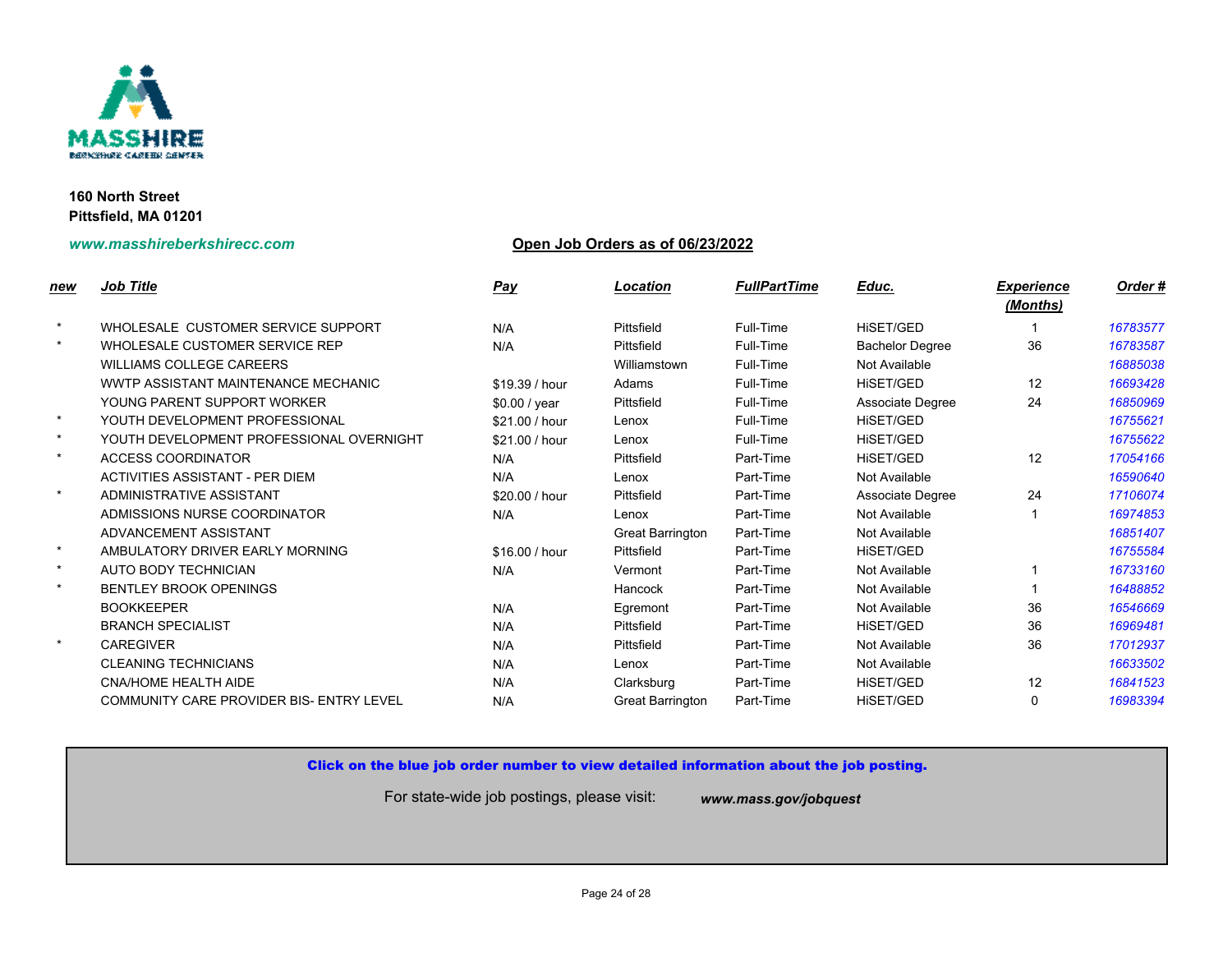

## **www.masshireberkshirecc.com Open Job Orders as of 06/23/2022**

| new     | Job Title                            | <b>Pay</b>     | Location        | <b>FullPartTime</b> | Educ.                    |
|---------|--------------------------------------|----------------|-----------------|---------------------|--------------------------|
| $\star$ | <b>COMPANION</b>                     | N/A            | Pittsfield      | Part-Time           | Not Available            |
|         | <b>COMPLIANCE CHECK (YOUTH)</b>      | \$15.00 / hour | Lee             | Part-Time           | Not Available            |
| $\star$ | <b>COSMETOLOGY INSTRUCTOR</b>        | N/A            | Pittsfield      | Part-Time           | Not Available            |
|         | DAY PROGRAM DIRECT CARE-PER DIEM     | \$16.00 / hour | Pittsfield      | Part-Time           | <b>HISET/GED</b>         |
| $\star$ | DEVELOPMENT OFFICER (PART-TIME)      | N/A            | Pittsfield      | Part-Time           | <b>Bachelor Degree</b>   |
|         | DIETARY AIDE                         | N/A            | Lenox           | Part-Time           | Not Available            |
| $\star$ | <b>DIETARY AIDES</b>                 | N/A            | Pittsfield      | Part-Time           | HiSET/GED                |
|         | <b>DIRECT CARE</b>                   | \$18.50 / hour | Stockbridge     | Part-Time           | <b>HISET/GED</b>         |
|         | DIRECT CARE PER DIEM                 | \$16.00 / hour | Pittsfield      | Part-Time           | <b>HISET/GED</b>         |
| $\star$ | DIRECT CARE RESIDENTIAL (ALL SHIFTS) |                | North Adams     | Part-Time           | <b>High School Diple</b> |
| $\star$ | <b>DISHWASHER</b>                    | \$14.25 / hour | Lee             | Part-Time           | Not Available            |
| $\star$ | <b>DISPATCHER</b>                    | N/A            | Pittsfield      | Part-Time           | Not Available            |
|         | DRIVER (PER DIEM)                    | \$17.00 / hour | Stockbridge     | Part-Time           | <b>High School Diple</b> |
| $\star$ | <b>EVENTS ASSISTANT</b>              | \$18.00 / hour | Pittsfield      | Part-Time           | Not Available            |
|         | <b>FINANCIAL ASSISTANT II</b>        | \$19.22 / hour | Adams           | Part-Time           | Associate Degree         |
|         | <b>FOOD SERVICE CLERK</b>            | N/A            | Pittsfield      | Part-Time           | Not Available            |
| $\star$ | <b>FRONT DESK ASSOCIATES</b>         | N/A            | New Marlborough | Part-Time           | Not Available            |
|         | GIRLS SCIENCE CLUB COORDINATOR       | \$17.00 / hour | Egremont        | Part-Time           | <b>Bachelor Degree</b>   |
|         | <b>HOME HEALTH AIDE/CNA</b>          | N/A            | Pittsfield      | Part-Time           | Not Available            |
|         | HOMEMAKER/COMPANIONSHIP              | N/A            | Pittsfield      | Part-Time           | Not Available            |
|         | <b>HOSTESS</b>                       | \$16.00 / hour | Pittsfield      | Part-Time           | Not Available            |
|         |                                      |                |                 |                     |                          |

## Click on the blue job order number to view detailed information about the job posting.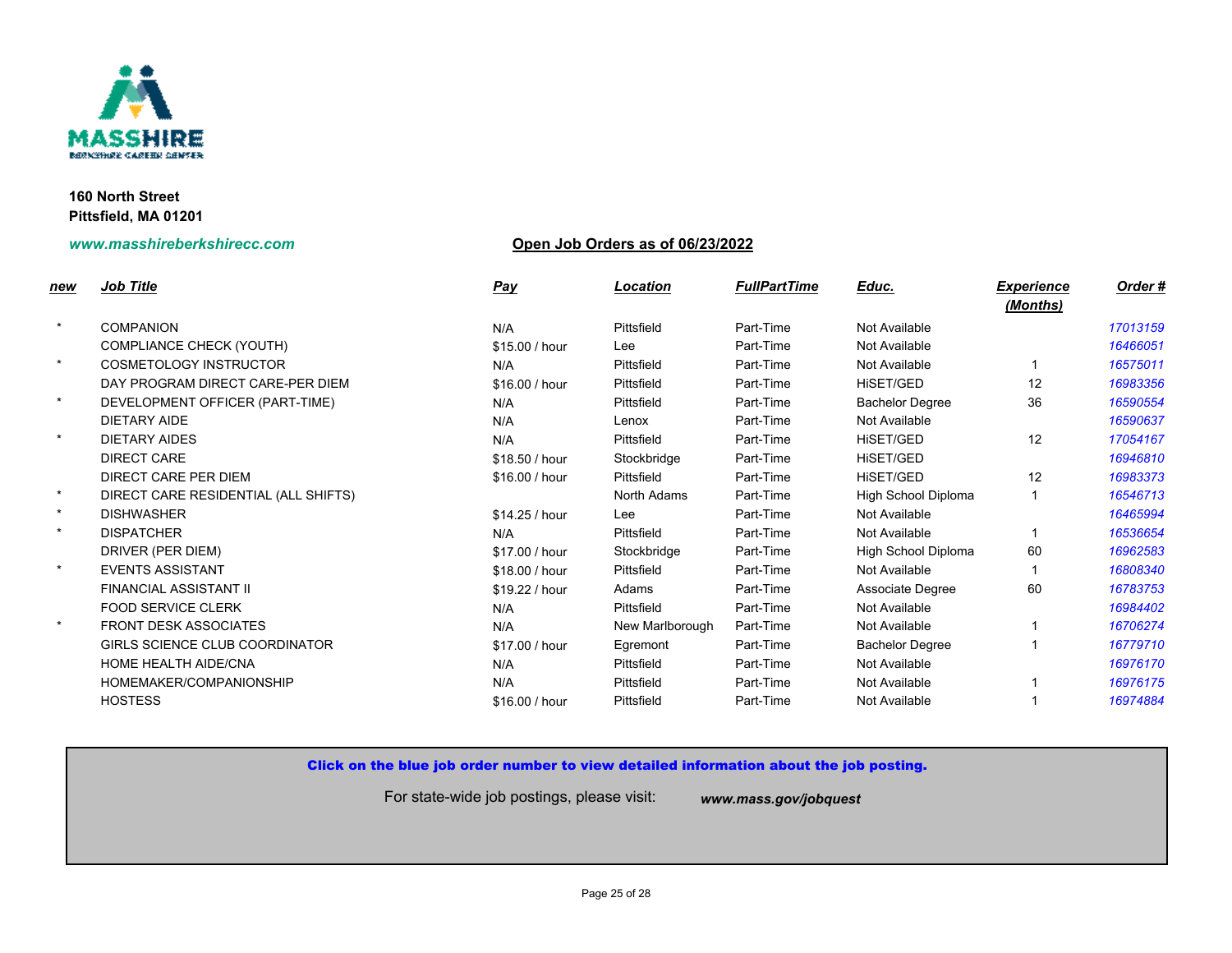

## **www.masshireberkshirecc.com Open Job Orders as of 06/23/2022**

| <u>new</u> | <b>Job Title</b>                          | <u>Pay</u>     | <b>Location</b>  | <b>FullPartTime</b> | Educ.                    |
|------------|-------------------------------------------|----------------|------------------|---------------------|--------------------------|
| $\star$    | <b>HOUSEKEEPER</b>                        | \$14.25 / hour | Pittsfield       | Part-Time           | <b>Bachelor Degree</b>   |
| $\star$    | <b>HOUSEKEEPER / LAUNDRY</b>              | N/A            | Pittsfield       | Part-Time           | Not Available            |
| $\star$    | HOUSEKEEPING RUNNER -\$500 SIGN ON BONUS! | \$15.00 / hour | Lenox            | Part-Time           | HISET/GED                |
|            | INDIVIDUAL SUPPORT SPECIALIST (ISS) I     |                | Pittsfield       | Part-Time           | Not Available            |
| $\star$    | <b>KEY HOLDER</b>                         |                | Lee              | Part-Time           | <b>High School Diple</b> |
| $\star$    | <b>KEY HOLDER/SALES LEAD</b>              | N/A            | Lee              | Part-Time           | <b>HISET/GED</b>         |
| $\star$    | LAUNDRY ATTENDANT - \$500 SIGN ON BONUS!  | \$15.00 / hour | Lenox            | Part-Time           | <b>HISET/GED</b>         |
|            | <b>LEAD BOX OFFICE ASSISTANT</b>          |                | Great Barrington | Part-Time           | Not Available            |
| $\star$    | LENOX CHAMBER OFFICE COORDINATOR          | \$15.00 / hour | Lenox            | Part-Time           | Not Available            |
| $\star$    | <b>LIFEGUARD</b>                          | N/A            | Great Barrington | Part-Time           | Not Available            |
| $\star$    | LINE COOK                                 | N/A            | Lee              | Part-Time           | Not Available            |
| $\star$    | LIVERY/SHUTTLE DRIVER                     |                | Pittsfield       | Part-Time           | Not Available            |
| $\star$    | MEALS ON WHEELS DRIVER (SUB)              | \$14.25 / hour | Pittsfield       | Part-Time           | Not Available            |
|            | <b>MERCHANDISE ASSOCIATE</b>              | N/A            | Pittsfield       | Part-Time           | Not Available            |
|            | <b>MOVERS</b>                             | N/A            | West Stockbridge | Part-Time           | Not Available            |
| $\star$    | MUSEUM SECURITY OFFICERS                  | \$18.00 / hour | Stockbridge      | Part-Time           | HISET/GED                |
| $\star$    | OAK N' SPRUCE OPENINGS                    |                | Lee              | Part-Time           | Not Available            |
|            | P/T KITCHEN ASSISTANT/DISHWASHER          | \$17.00 / hour | Stockbridge      | Part-Time           | HISET/GED                |
| $\star$    | <b>PCA</b>                                | \$17.71 / hour | Williamstown     | Part-Time           | Not Available            |
| $\star$    | <b>PCA</b>                                | \$17.71 / hour | Pittsfield       | Part-Time           | Not Available            |
| $\star$    | PER DIEM OPPORTUNITIES                    | N/A            | Vermont          | Part-Time           | Not Available            |

## Click on the blue job order number to view detailed information about the job posting.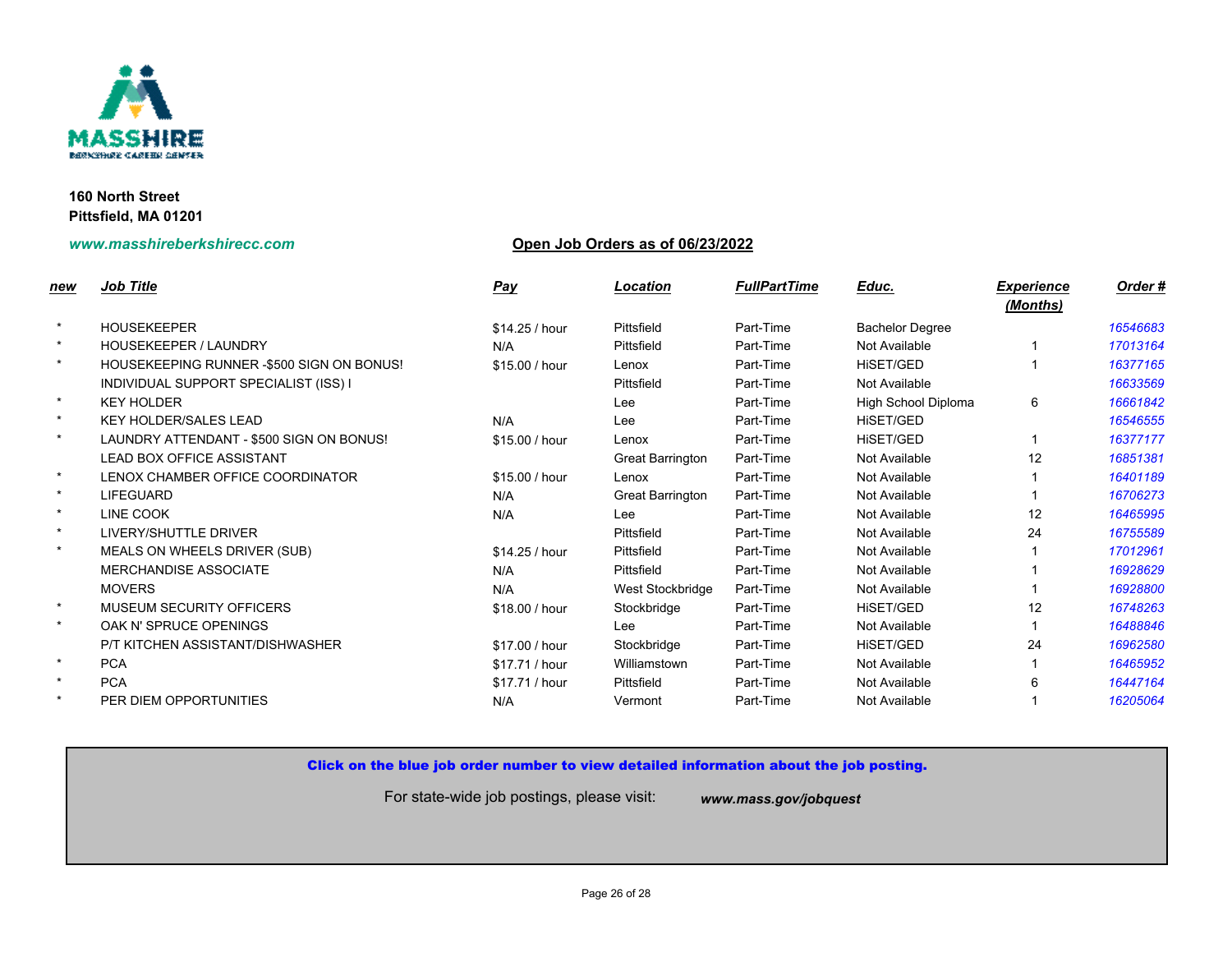

## **www.masshireberkshirecc.com Open Job Orders as of 06/23/2022**

| new     | <b>Job Title</b>                         | <u>Pay</u>     | <b>Location</b>  | <b>FullPartTime</b> | Educ.                    |
|---------|------------------------------------------|----------------|------------------|---------------------|--------------------------|
|         | PERSONAL CARE AIDE/PCA                   | N/A            | Pittsfield       | Part-Time           | Not Available            |
| $\star$ | PERSONAL CARE ATTENDANT (PCA)            | \$17.71 / hour | Pittsfield       | Part-Time           | Not Available            |
|         | PERSONAL SUPPORT SPECIALIST 1            |                | Pittsfield       | Part-Time           | Not Available            |
| $\star$ | PREPARED FOODS TEAM COOK - FULL TIME     | \$15.50 / hour | Northampton      | Part-Time           | Not Available            |
|         | PRICE CHOPPER PART TIME POSITIONS        | N/A            | Great Barrington | Part-Time           | <b>HISET/GED</b>         |
|         | PRIVATE CARE PROVIDER OUTREACH           | \$16.00 / hour | Pittsfield       | Part-Time           | <b>HISET/GED</b>         |
|         | <b>PRODUCTION INSERTER</b>               | \$14.25 / hour | Pittsfield       | Part-Time           | Not Available            |
|         | PROFESSIONAL CLEANER/FLOATER SHIFT 1 & 2 | \$15.00 / hour | Dalton           | Part-Time           | Not Available            |
|         | PROJECT ASSISTANT, DEPUTY DIRECTOR'S OFF | N/A            | Clarksburg       | Part-Time           | Not Available            |
| $\star$ | <b>RELIEF/PER DIEM DIRECT CARE</b>       | \$15.00 / hour | North Adams      | Part-Time           | <b>High School Diple</b> |
|         | RESPITE CAREGIVERS (ALL SHIFTS)          | N/A            | Lee              | Part-Time           | Not Available            |
| $\star$ | <b>SALES ASSOCIATE</b>                   | \$14.25 / hour | Lee              | Part-Time           | Not Available            |
| $\star$ | <b>SALES ASSOCIATE</b>                   | N/A            | Lee              | Part-Time           | Not Available            |
|         | <b>SALES ASSOCIATE</b>                   | N/A            | North Adams      | Part-Time           | Not Available            |
|         | <b>SEAFOOD CLERK</b>                     | N/A            | Pittsfield       | Part-Time           | Not Available            |
|         | <b>SEAFOOD CLERK</b>                     | N/A            | Clarksburg       | Part-Time           | Not Available            |
|         | SEASONAL COLLEGE EMPLOYMENT              | \$16.00 / hour | Pittsfield       | Part-Time           | HISET/GED                |
|         | <b>SERVERS</b>                           | N/A            | Pittsfield       | Part-Time           | Not Available            |
| $\star$ | SUMMER CAFETERIA HELPER                  | \$14.25 / hour | Pittsfield       | Part-Time           | HiSET/GED                |
| $\star$ | <b>SUMMERTIME SERVER</b>                 | N/A            | Lee              | Part-Time           | Not Available            |
| $\star$ | TECHNICAL ASSISTANT - BERKSHIRE SCIENCE  | \$17.79 / hour | Pittsfield       | Part-Time           | Not Available            |

## Click on the blue job order number to view detailed information about the job posting.